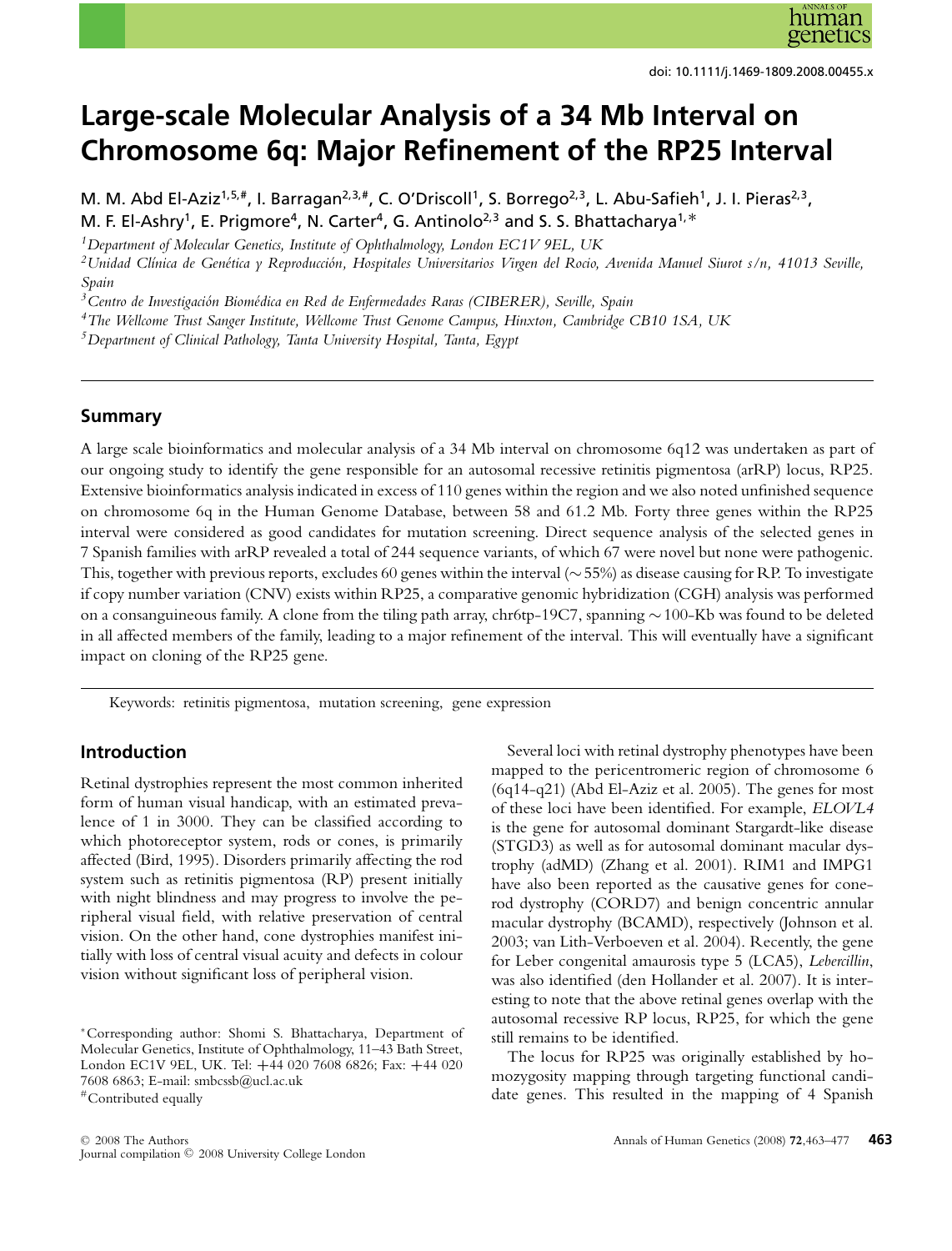

**Figure 1** RP25 families which participated in the study. Open and closed symbols denote unaffected and affected individuals, respectively. Deceased family members are denoted by diagonal slashes, asterisks indicate individuals examined both clinically and genetically and arrows indicate probands in each family.

families with arRP between microsatellite markers D6S257 and D6S1644 (Ruiz et al. 1998). The region flanked by these markers is ∼34 Mb in size and contains approximately 110 known and predicted genes. Subsequently, evidence of linkage to the same region has been reported in three additional Spanish families with arRP as well as in other ethnic groups (Khaliq et al. 1999; Barragan et al. 2005a; Abd El-Aziz et al. 2007). Based on these findings, the isolation of the RP25 gene would represent a major achievement in RP research.

Previously we and others reported the exclusion of 17 genes from the RP25 interval (Marcos et al. 2000; Li et al. 2001; Marcos et al. 2002, 2003; Barragan et al. 2005a, 2005b; Abd El-Aziz et al. 2005, 2006; Barragan et al. 2008. Herein we report extensive molecular analysis of the original RP25 interval (∼34 Mb) and mutation screening of a further 43 genes; therefore along with previous reports, 55% of the 110 genes have been evaluated as to their role in disease-causation for RP25. In addition, a comparative genomic hybridization (CGH) analysis was performed on one of the RP25 families to investigate whether copy number variations (CNVs) exist and if this could have an impact on the RP25 phenotype.

# **Materials and Methods**

#### **Families and DNA**

Seven Spanish families, two consanguineous (RP5 and RP167) and five non-consanguineous (RP73, RP214, RP299, RP260 and RP235), were included in the study (Fig. 1). Informed consent was obtained from all participants for clinical and molecular genetic studies. The study conformed to the tenets of the Declaration of Helsinki.

## **Bioinformatics Analysis**

Genomic sequence of the screened genes within the interval was accessed through the National Centre for Biotechnology Information (NCBI) (http://www.ncbi.nlm.nih.gov/), the ENSEMBL database (http://www.ensembl.org) and the UCSC human genome browser (http://genome.ucsc.edu/). Information on expression pattern and expressed sequence tags (ESTs) were obtained from the NCBI UniGene database. In cases where several alternatively spliced transcripts were documented in ENSEMBL, or the exonic structure was uncharacterised, the BLAST tool (available through the NCBI) and the 6 Frame Translation tool from the Baylor College of Medicine (BCM) Search Launcher (http://searchlauncher.bcm.tmc.edu/sequtil/seq-util.html) were used to compare the sequences from these transcripts and the human genome sequence databases and to define the coding and protein sequences.

In order to evaluate the pathogenicity of the novel variants, we employed various softwares which analyse the potential role of a given variant on the function or structure of the encoded protein based on conservation and homology, physical properties of the amino acids, and prediction of the protein disorder (Conseq: http://conseq.tau.ac.il/; PolyPhen: http://coot.embl.de/PolyPhen/; SIFT: http://blocks.fhcrc.org/ sift/SIFT.html; Disopred: http://bioinf.cs.ucl.ac.uk/disopred/ disopred.html) (Thusberg & Vihinen 2006). In addition, intronic variants were evaluated for affecting any regulatory process at the transcriptional or splicing levels (TESS Transcription Element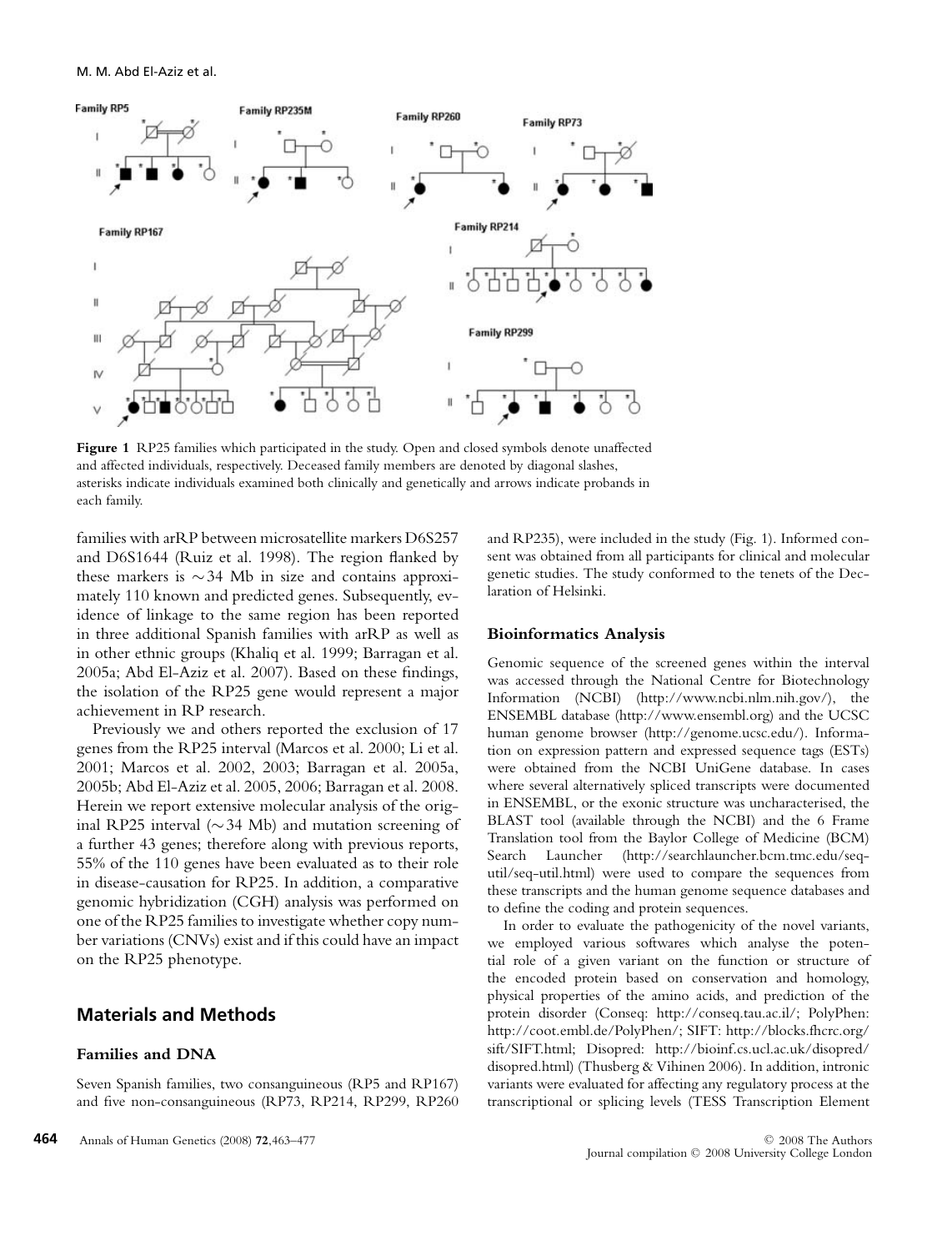Search System: http://www.cbil.upenn.edu/cgi-bin/tess/tess; http://www.fruitfly.org/seq tools/splice.html Splice Signal Analysis: http://www.ebi.ac.uk/asd-srv/wb.cgi; Alternative Splicing DataBase: http://hazelton.lbl.gov/∼teplitski/alt/; http:/www.fruitfly.org/cgi-bin/seq tools/splice.pl; Splicing Element Annotation: http://genes.mit.edu/acescan2/index.html; http://www.ensembl.org/Homo sapiens/generegulationview; http://www.cisred.org/content/software; http://regrna.mbc. nctu.edu.tw/html/about.html) (Yeo et al. 2004; Matlin et al. 2005; Wang & Marin 2006).

#### **PCR Amplification of Candidate Genes**

In total 530 primers pairs were designed using Primer 3 Output (http://frodo.wi.mit.edu/cgi-bin/primer3/primer3 www.cgi) in order to ensure a total coverage of the entire coding region, the intronic flanking sequences, the regulatory factors binding sites and the  $5'$  untranslated region (UTR) of the major transcript as well as the additional exons contributed by other published alternatively spliced isoforms (details of primers are available on request). Polymerase chain reaction (PCR) was carried out as previously reported (Barragan et al. 2005a).

#### **Mutation Screening**

The PCR products were purified by adding Exosap [1 U shrimp alkaline phosphatase (SAP, Amersham LifeScience, Buckinghamshire, UK; ExoSAP-IT®, USB Corporation) and 1 U Exonuclease I (United States Biochemicals, Ohio, USA) to 1 μl of the PCR product and incubated at 37 ◦C for 15 minutes then at 80 ◦C for another 15 minutes to deactivate the enzyme. Sequencing reaction was then performed as previously described (Abd El-Aziz et al. 2005). Direct sequence analysis of one affected and one unaffected individual from each of the Spanish families was performed on the automated fluorescence DNA sequencer (ABI 3730, Applied Biosystems, Warrington, UK), according to manufacture's instructions. Subsequently, the data were analysed using SeqManTM 4.03 software (DNAStar, Wisconsin, USA).

#### **Evaluation of the Identified Changes**

Novel variants were tested in a matching control population by direct sequencing using the same protocol as for the mutation detection. In some other cases the changes were genotyped by fragment analysis using primers labelled at the  $5'$  end with 6-FAM fluorocrome. PCR products were then injected in an ABI3730 automated genotyper. Subsequently, data collection and allele identification were performed using GeneMapper software (Applied Biosystems).

#### **Comparative Genomic Hybridization**

Comparative genomic hybridization (CGH) was performed on 6 DNA samples (parents, 3 affected and 1 unaffected members) from one of the consanguineous families (RP5) using a whole genome tiling path (WGTP) array. The methods employed were as previously published (Redon et al. 2006). Two pairs of primers, Fragment 1 F and R (ACAATCCCCT-GTCATGGCTA and CCTTTCCACCTGTATATTAGGAGA) and Fragment 2 F and R (GATCCACTGACAGCTTGCAC and TCGCAAATCTCATGTACTTCTCA), were designed at the beginning and end of a deleted clone. PCR amplification was then carried out in order to test the existence of this clone in all members of the family.

## **Results**

# **Organization of the RP25 Interval: Distribution of Known/Predicted Genes**

According to the genetic data obtained from the RP25 linked families, we have divided the RP25 interval into four regions (A, B, C and D; Fig. 2) which as stated earlier contains in excess of 110 genes. Region A, between microsatellite markers D6S257 and D6S1053, spans approximately 8 Mb and contains 15 genes. It is important to note that within this region a part of the human genome (Ensembl release 48),  $\sim$  50 Kb between 58 and 59 Mb and  $\sim$  3 Mb between 59 and 61.2 Mb on chromosome 6q, remains to be sequenced. A ∼6 Mb interval between microsatellite markers D6S1053 and D6S1557 constitutes the second region (B) and contains 11 genes. The third region (C) is localised between D6S1557 and D6S421 spans only  $∼1$  Mb and contains 7 genes. The last region, D, is the largest since it spans the rest of the RP25 locus (∼18 Mb) and contains 79 genes (Fig. 2). Even though a large number of genes are included within the region, some of the sequenced intervals are devoid of genes. These regions could either represent gene desert areas in the human genome or regions where newly predicted genes might soon appear.

## **Strategies for Selecting Candidate Genes**

A comprehensive bioinformatics analysis of the RP25 interval indicated approximately 110 genes with many of them showing retinal expression. Information about gene function, expression pattern and/or the genetic data was among the criteria for selecting candidate genes from this interval. Here we present data on 43 genes, and a description of the adopted strategies for selecting these genes is detailed below.

Based on the organization of the RP25 interval as described above, region A was evaluated because of the possibility that the Pakistani family, the 3 Chinese and 5 of the Spanish families may have a common gene. Hence,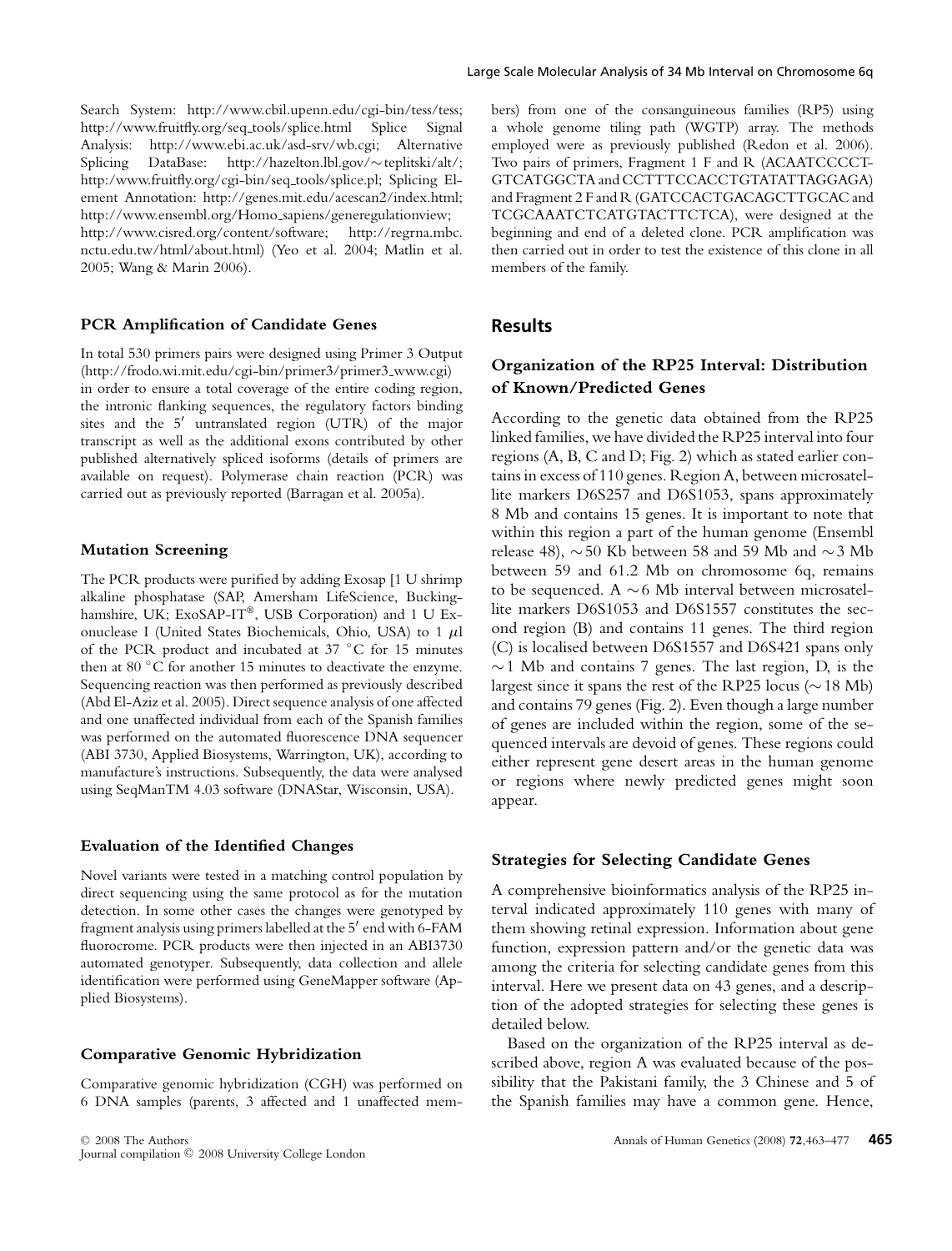

Figure 2 Schematic representation of chromosome 6, the RP25 locus (between microsatellite markers D6S257 and D6S1644). The genetic intervals for the Spanish (RP299, RP73, RP5, RP167, RP214, RP235 and RP260), Chinese (RP10, RP112 and RP116) and Pakistani families are represented by vertical bars. The dashed boxes in family RP214 represent the non homozygous linked intervals in this family. The interval is divided into four regions (A, B, C and D) according to the genetic data. The dotted arrow represents the location of the deleted clone in relation to the larger map.

12 genes from this region were considered as good candidates for mutation screening (Table 1). Secondly, 5 genes, from region B where all families except the Pakistani and one of the Spanish (RP260) families shared linkage, were also considered as high priority for screening (Fig. 2 and Table 1). Following the assumption that apart from the Pakistani family all families could have a common gene; 3 genes from region C were evaluated (Table 1).

Lastly, the possibility of the disease gene lying within region D from which the remaining 23 genes were chosen cannot be ruled out. These genes were selected according to their functional relevance to RP; for example homologous genes from the ciliated Trypanosome mapping to retinal disease loci were used to identify functional candidates (Table 1) (Broadhead et al. 2006). This was based on the hypothesis that successful transmission of several proteins from the cell body to the outer segment of the photoreceptor cells depends on their transport along a modified cilium and that defective passage of certain molecules results in retinal degeneration associated with RP (Marszalek & Goldstein, 2000). Also, the study of novel genes whose expression can be modulated by a primary defect in a retina-specific gene was also used as an approach to identify functional candidates. For this reason the genes highlighted by the retinal degeneration (rd) mouse model, caused by a defect in the  $\beta$  subunit of rod cGMP-phosphodiesterase, were considered as good candidates (Table 1) (Bowes et al. 1990). Finally, *EyeSAGE* (Serial Analysis of Gene Expression) and the National Eye Institute Bank (NEIBank) were used as excellent databases comparing the pattern of gene expression in the retina and retinal pigment epithelium (RPE)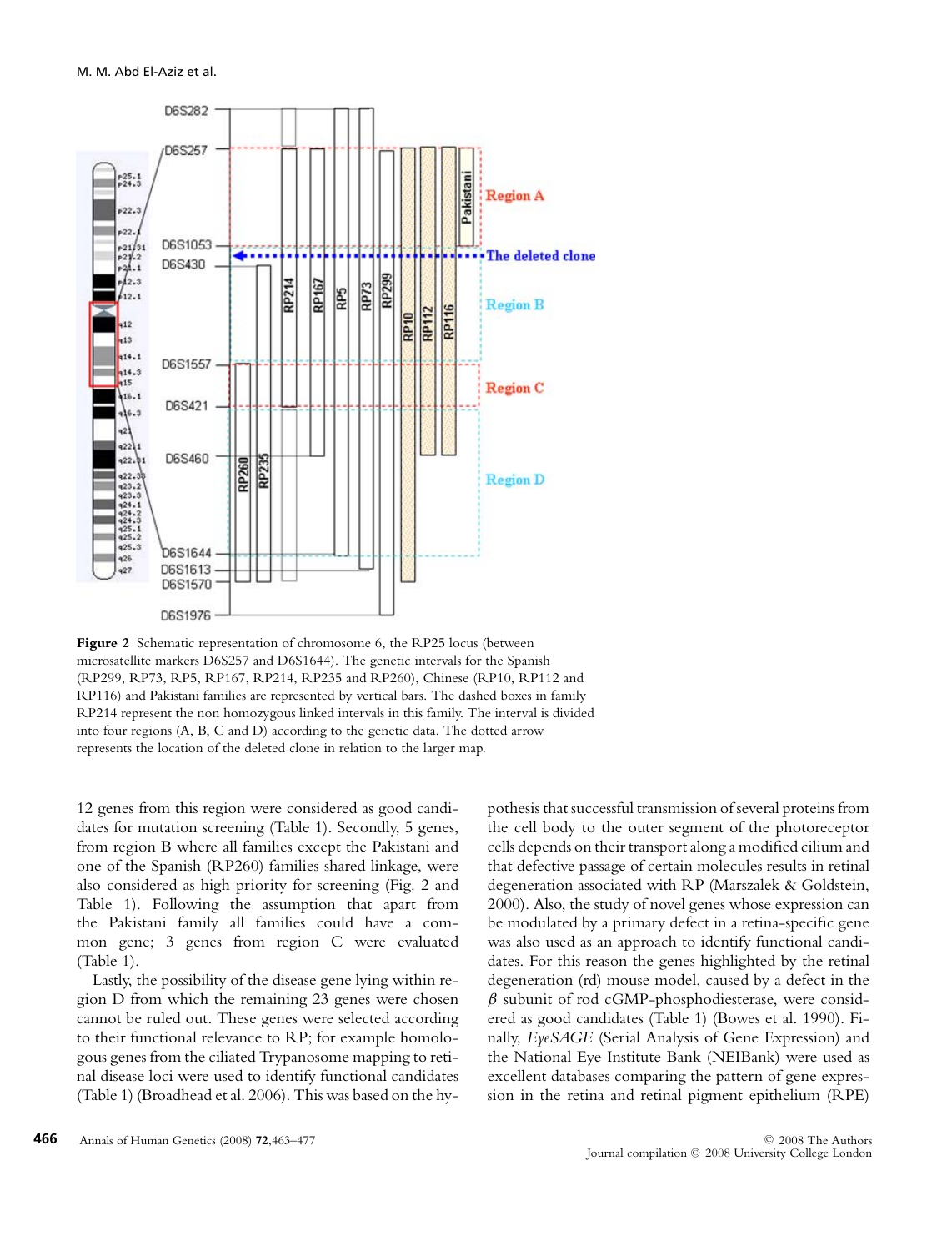|                                                                                                            | Gene Size (Kb)/ No. of<br>Exons /     |                   |                                                                                                                                                                                              |
|------------------------------------------------------------------------------------------------------------|---------------------------------------|-------------------|----------------------------------------------------------------------------------------------------------------------------------------------------------------------------------------------|
| Gene/ Description of Gene                                                                                  | No. Primers/ Position UniGene<br>(Mb) |                   | Published Information About the Gene                                                                                                                                                         |
| Genes in-between microsatellite markers D6S257 and D6S1053<br>$1.$ BMP $5$<br>Bone morphogenetic protein 5 | 120.1/4/7/<br>55,72-55,84             |                   | Hs.296648 Part of the transforming growth factor-beta superfamily;<br>signaling molecule within the trabecular meshwork<br>and optic nerve head; potential role in glaucoma<br>pathogenesis. |
| 2. C6orf65/<br>Chromosome 6 open reading frame 65                                                          | 72.05/8/10<br>56.92–57.00             |                   | Hs.582993 Sugar porter activity; regulation of transcription,<br>DNA-dependent.                                                                                                              |
| 3. KIAA1586/<br>KIAA1586 protein                                                                           | 8.68/4/7<br>57.01-57.02               |                   | Unknown Hypothetical protein                                                                                                                                                                 |
| 4. ZNF451/<br>Zinc finger protein 451                                                                      | 80.27/14/19<br>57.06-57.14            |                   | Hs.485628 Coactivator for steroid receptors                                                                                                                                                  |
| 5. BAG2/<br>BCL2-associated athanogene 2                                                                   | 12.61/3/4/<br>57.14-57.15             | HS.55220          | Was reported along with BAG1 and BAG3 to interact<br>with heat shock 70 KD protein 8 ATPase domain and<br>inhibit its chaperone activity (Takayama et al. 1999).                             |
| 6. PRIM2A/<br>Primase, polypeptide 2A, 58kDa                                                               | 329.44/14/11/<br>57.28-57.62          |                   | HS.485640 Plays a role in both the initiation of DNA replication and<br>the synthesis of Okazaki fragments (Shiratori et al.<br>1995).                                                       |
| 7.GUSBL2/<br>Glucuronidase, beta-like 2                                                                    | 41.64/8/9<br>58.35-58.39              |                   | HS.561539 Plays an important role in the degradation of dermatan<br>and keratan sulfates.                                                                                                    |
| 8. LOC442225                                                                                               | 2.86/1/3<br>63.960–63.963             |                   | Similar to KRT8 protein                                                                                                                                                                      |
| 9. FKBP1C/Q5VVH2_human/<br>FK506 binding protein 1C                                                        | 1.58/1/1<br>63.97-63.98               | Unknown           | Paralog to FKBP1A on chromosome 20p13.                                                                                                                                                       |
| 10. LOC442226                                                                                              | 2.86/1/3<br>63.99-64.00               |                   | Unknown Similar to chromosome 15 open reading frame 2                                                                                                                                        |
| 11. PHF3/<br>PHD finger protein 3                                                                          | 79.64/16/16<br>64.40-64.48            |                   | HS.348921 PHF3 expression was reported to be significantly reduced<br>in glioma (Fischer et al. 2001).                                                                                       |
| 12. Q9NQ15/<br>Novel protein with EGF-like and<br>laminin G domains - Fragment                             | 1.2/1/3<br>64.488-64.489              | HS.25067          | Has EGF-like and laminin G domains.                                                                                                                                                          |
| Genes in-between microsatellite markers D6S1053 and D6S1557<br>13. Q5T669_human                            | 8.87/2/2<br>65.38-65.39               | Unknown Unknown   |                                                                                                                                                                                              |
| 14. EGFL11/<br>EGF-like-domain, multiple 11                                                                | 161.09/9/11<br>66.10-66.26            | HS.454341 Unknown |                                                                                                                                                                                              |
| 15. $BAI3/$<br>Brain-specific angiogenesis inhibitor 3                                                     | 750.22/30/31<br>69.40-70.15           | HS.13261          | Plays an important role in suppression of glioblastoma<br>supported by its markedly reduced expression in<br>glioblastoma cell lines (Shiratsuchi et al. 1997).                              |

**Table 1** Information about the genes screened in this study.

© 2008 The Authors<br>Journal compilation © 2008 University College London

Annals of Human Genetics (2008) **72**,463–477 **467**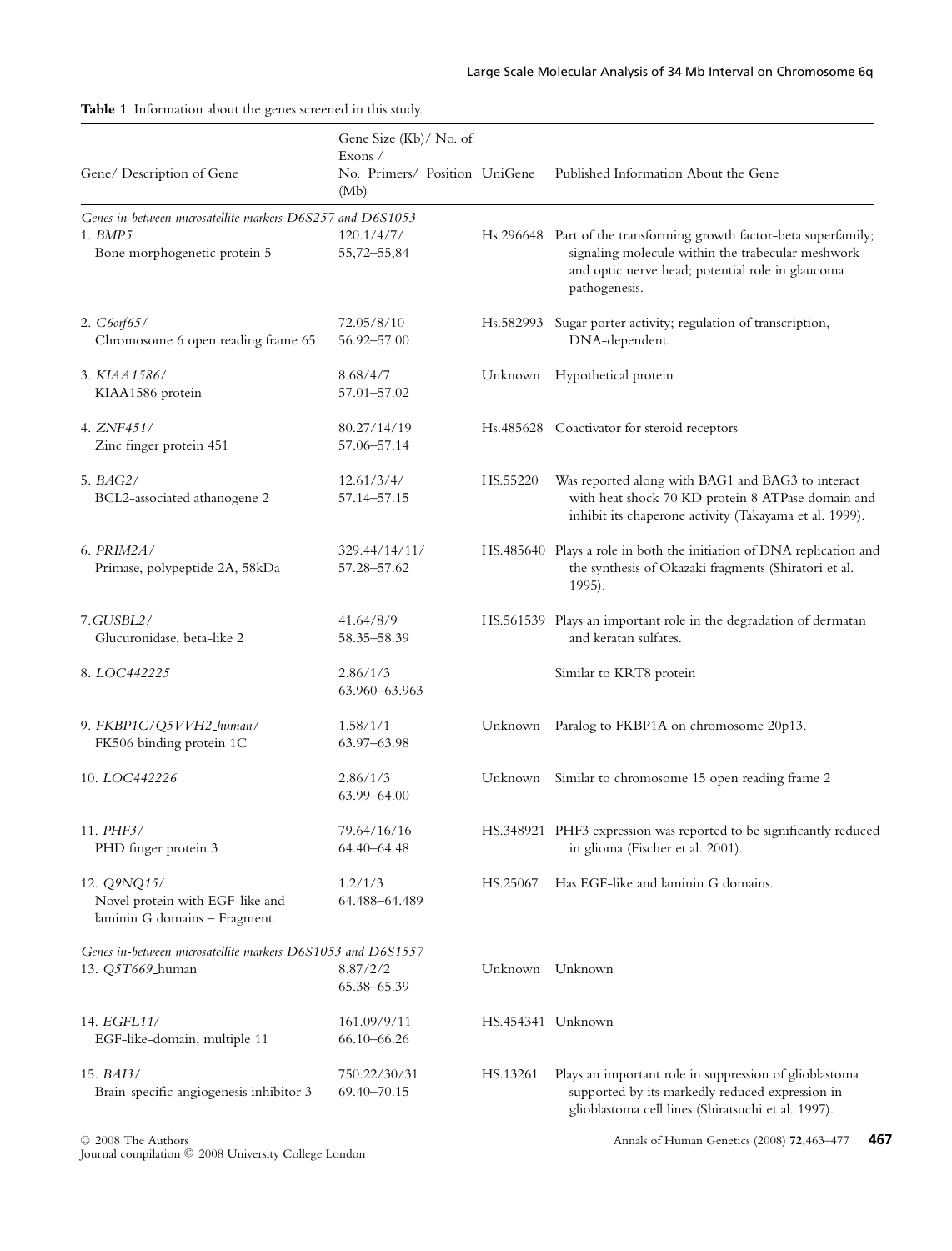## M. M. Abd El-Aziz et al.

## **Table 1** Continued.

|                                                                                                                                              | Gene Size (Kb)/ No. of<br>Exons /     |                   |                                                                                                                                                                                                                                                                                                                                                                                                             |
|----------------------------------------------------------------------------------------------------------------------------------------------|---------------------------------------|-------------------|-------------------------------------------------------------------------------------------------------------------------------------------------------------------------------------------------------------------------------------------------------------------------------------------------------------------------------------------------------------------------------------------------------------|
| Gene/ Description of Gene                                                                                                                    | No. Primers/ Position UniGene<br>(Mb) |                   | Published Information About the Gene                                                                                                                                                                                                                                                                                                                                                                        |
| 16. LMPRD1/C6orf209/ LMBR1 domain<br>containing 1                                                                                            | 21.03/16/15<br>70.44-70.56            | Unknown           | Unknown                                                                                                                                                                                                                                                                                                                                                                                                     |
| 17. COL19A1/<br>NM_001858/ Collagen, type XIX,<br>alpha 1                                                                                    | 345.71/51/41<br>70.63-70.97           |                   | HS.444842 COL19A1 and COL9A1, were duplicated from the<br>same ancestral gene of the FACIT family<br>(Khaleduzzaman et al. 1997).                                                                                                                                                                                                                                                                           |
| Genes in-between microsatellite markers D6S1557 and D6S421<br>18. COL9A1/<br>Collagen, type IX, alpha 1                                      | 87.03/38/39/<br>70.98–71.06           |                   | HS.590892 A mutation in the COL9A1 gene was reported in a<br>family with multiple epiphyseal dysplasia<br>(Czarny-Ratajczak et al. 2001). A homozygous<br>mutation was also reported in a recessive form of<br>Stickler syndrome (Van Camp et al. 2006).                                                                                                                                                    |
| 19. C6orf57/<br>Chromosome 6 open reading frame 57                                                                                           | 22.65/3/4<br>71.33–71.35              | HS.418495 Unknown |                                                                                                                                                                                                                                                                                                                                                                                                             |
| 20. C6orf155/<br>Chromosome 6 open reading frame 155                                                                                         | 6.30/4/3<br>72.180-72.187             | Unknown           | Unknown                                                                                                                                                                                                                                                                                                                                                                                                     |
| Genes in-between microsatellite markers D6S421 and D6S1644<br>21. KCNQ5/<br>Potassium voltage-gated channel,<br>KQT-like subfamily, member 5 | 573.12/14/16<br>73.38–73.96           | HS.98129          | A KCNQ5 splice variant was identified in skeletal<br>muscle displayed altered gating kinetics (Schroeder<br>et al. 2000).                                                                                                                                                                                                                                                                                   |
| 22. DPPA5 /<br>Developmental pluripotency associated 5                                                                                       | 1.23/3<br>74.11-74.12                 | Unknown           | Reported to have an important role in stemness in<br>human embryonic stem (Kim et al. 2005).                                                                                                                                                                                                                                                                                                                |
| 23. C6orf150/<br>Chromosome 6 open reading frame 150                                                                                         | 27.41/6/6<br>74.17-74.21              | HS.14577          | Unknown                                                                                                                                                                                                                                                                                                                                                                                                     |
| 24. MTO1/<br>Mitochondrial translation optimisation 1<br>homolog                                                                             | 39.69/13<br>74.22-74.26               |                   | HS.347614 Reported to be involved in the process of<br>mitochondrial RNA modification; an important<br>regulatory pathway in the phenotypic expression of<br>the deafness-associated mitochondrial A1555G<br>mutation (Bykhovskaya et al. 2004).                                                                                                                                                            |
| 25. SLC17A5/<br>Solute carrier family 17 (anion/sugar<br>transporter), member 5                                                              | 60.78/11/11<br>74.35–74.42            |                   | HS.597422 Defects in SLC17A5 are the cause of Salla disease<br>(SD); an ar neurodegenerative disorders (Verheijen<br>et al. 1999; Aula et al. 2000; Martin et al. 2003).                                                                                                                                                                                                                                    |
| 26. CD109/<br>CD109 molecule                                                                                                                 | 128.96/33<br>74.46-74.59              |                   | HS.399891 A glycosylphosphatidyl -inositol (GPI)-linked cell<br>surface antigen expressed by CD34+ acute<br>myeloid leukemia cell lines, T-cell lines, activated T<br>lymphoblasts and activated platelets (Lin et al.<br>2002). The platelet-specific antigen system,<br>implicated in neonatal allo-immune<br>thrombocytopenia and post-transfusion purpura, is<br>carried by CD109 (Kelton et al. 1990). |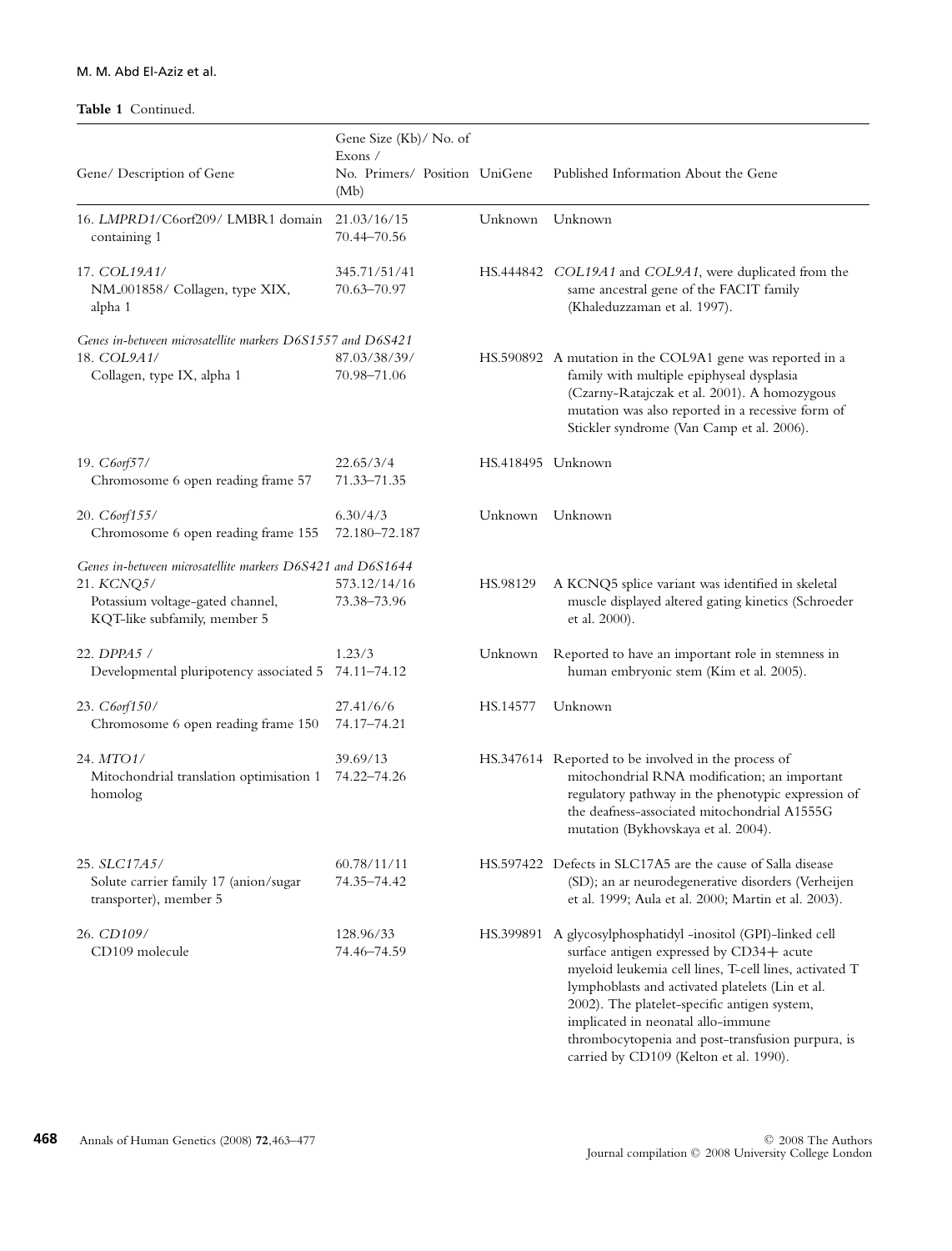## **Table 1** Continued.

|                                                                             | Gene Size (Kb)/No. of<br>Exons $\angle$ |           |                                                                                                                                                                                                                    |
|-----------------------------------------------------------------------------|-----------------------------------------|-----------|--------------------------------------------------------------------------------------------------------------------------------------------------------------------------------------------------------------------|
| Gene/ Description of Gene                                                   | No. Primers/ Position<br>(Mb)           | UniGene   | Published Information About the Gene                                                                                                                                                                               |
| 27. FILIP1/<br>Filamin A interacting<br>protein 1                           | 185.69/6<br>76.07-76.26                 | HS.526972 | The C terminus of the long form of rat Filip interacted<br>with mouse filamin A (FLNA), an actin-binding<br>protein required for cell motility (Nagano et al. 2002).                                               |
| 28. SENP6 /<br>SUMO1/sentrin specific<br>peptidase 6                        | 114.37/24<br>76.36-76.48                | HS.485784 | Reported to be highly expressed in reproductive organs,<br>such as testis, ovary and prostate suggesting that it may<br>play a role in reproduction (Kim et al. 2000).                                             |
| 29. MYO6/<br>Myosin VI                                                      | 167.28/35/34<br>76.51-76.68             | HS.149387 | Defects in MYO6 are the cause of both ad nonsyndromic<br>sensorineural deafness type 22 (DFNA22) (Melchionda<br>et al. 2001) and ar congenital neurosensory deafness<br>type 37 (DFNB37) (Ahmed et al. 2003).      |
| 30. HTR1B/<br>5-hydroxytryptamine<br>(serotonin) receptor 1B                | 1.17/1/1<br>78.228-78.229               | HS.123016 | A genetic variation (SNP; G861C) in the HTR1B gene<br>was associated with attention deficit/hyperactivity<br>disorder (ADHD) (Smoller et al. 2006).                                                                |
| 31. HMGN3/<br>High mobility group<br>nucleosomal binding<br>domain 3        | 33.49/6/6<br>79.96–80.00                | HS.77558  | Unique within the HMGN family, the HMGN3<br>transcript undergoes alternative splicing and generates<br>two different variants, HMGN3a and HMGN3b.<br>(West et al. 2001).                                           |
| 32. Q9H8D1_human/<br>CDNA FLJ13744 fis                                      | 0.534/1/1<br>80.076-80.077              | Unknown   | Unknown                                                                                                                                                                                                            |
| 33. C6orf152/<br>Chromosome 6 open<br>reading frame 152                     | 52.41/8/8<br>80.25–80.30                | HS.21945  | Reported as the causative gene for Leber congenital<br>amaurosis type 5 (LCA5) (den Hollander et al. 2007).                                                                                                        |
| 34. SH3BGRL2/<br>SH3 domain binding<br>glutamic acid-rich protein<br>like 2 | 72.37/4/4<br>80.39-80.47                | HS.232772 | Reported as a novel human homologue of the SH3<br>binding glutamic acid-rich establishing a new family of<br>highly conserved proteins related to Thioredoxin<br>Superfamily (Mazzocco et al. 2002).               |
| 35. TTK/<br>TTK protein kinase Dual<br>specificity protein kinase           | 37.88/22/18<br>80.77–80.80              | HS.169840 | Has dual specificity protein kinase (tyrosine and<br>serine/threonine residues) (Lindberg et al. 1993). Is<br>required for centrosome duplication and for the<br>normal progression of mitosis (Fisk et al. 2003). |
| 36. Q9H3A8/                                                                 | 0.231/1/1<br>82.319-82.319.2            | Unknown   | Unknown                                                                                                                                                                                                            |
| 37. IBTK/<br>Inhibitor of Bruton<br>agammaglobulinemia<br>tyrosine kinase   | 77.49/29/29<br>82.93-83.00              | HS.306425 | Btk deficiency causes XI agammaglobulinemia (XLA) in<br>humans and X-linked immunodeficiency in mice (Liu<br>et al. 2001).                                                                                         |
| 38. ME1/<br>Malic enzyme 1                                                  | 220.68/14<br>83.97-84.19                | HS.21160  | Computer analysis revealed the presence of additional<br>putative recognition motifs suggesting that ME1 gene<br>is under complex regulatory control rather than on T3<br>(Gonzalez-Manchon et al. 1997).          |

© 2008 The Authors<br>Journal compilation © 2008 University College London

Annals of Human Genetics (2008) **72**,463–477 **469**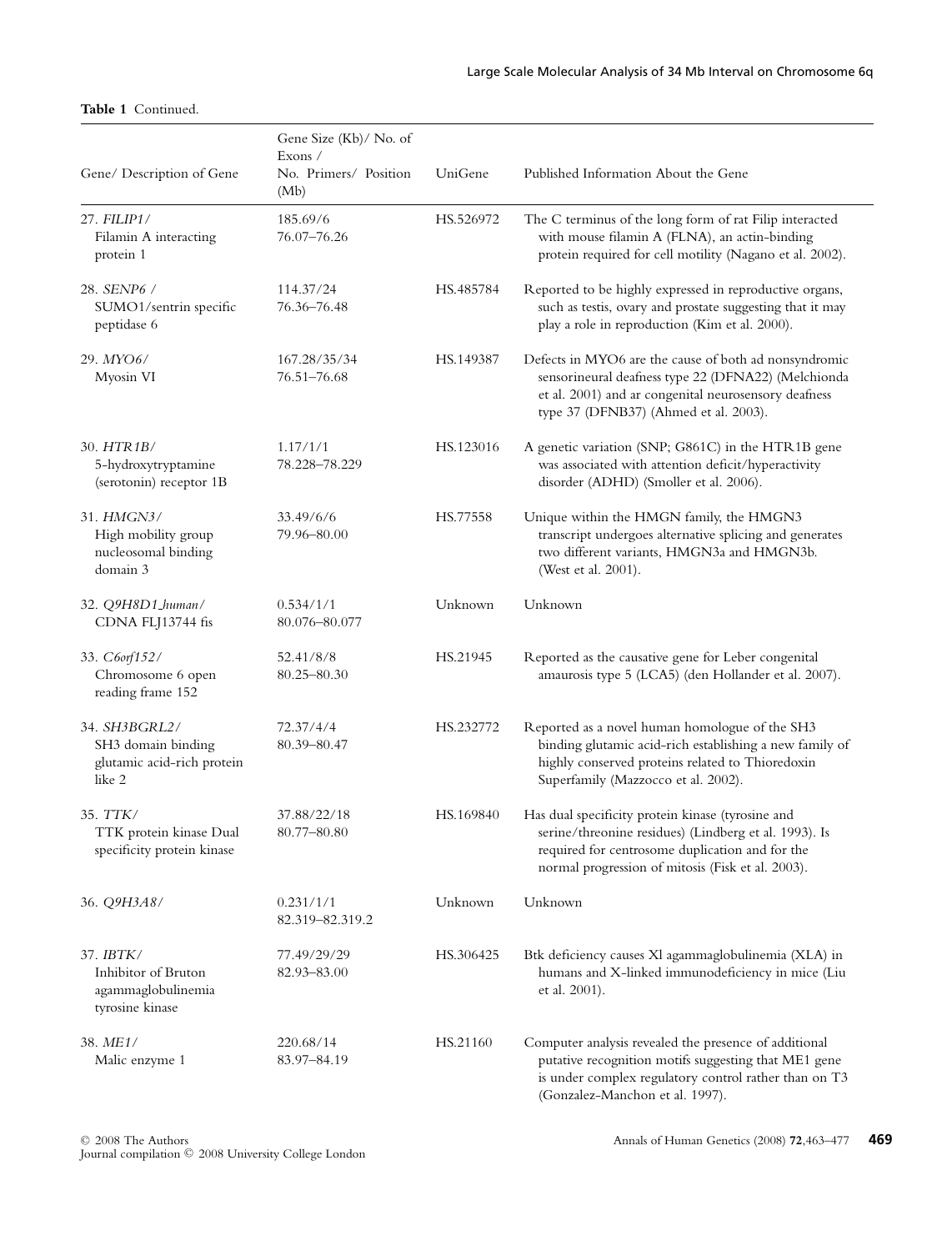## M. M. Abd El-Aziz et al.

#### **Table 1** Continued.

| Gene/ Description of Gene                                                               | Gene Size (Kb)/ No. of<br>Exons /<br>No. Primers/ Position<br>(Mb) | UniGene   | Published Information About the Gene                                                                                                                                                                                                                                                                        |
|-----------------------------------------------------------------------------------------|--------------------------------------------------------------------|-----------|-------------------------------------------------------------------------------------------------------------------------------------------------------------------------------------------------------------------------------------------------------------------------------------------------------------|
| 39. CYB5R4/<br>Cytochrome b5 reductase 4                                                | 100.74/16<br>84.62-84.72                                           | HS.5741   | Targeted inactivation of the NCB5OR gene in mice lead<br>to severe hyperglycemia with markedly decreased<br>serum insulin levels and nearly normal insulin<br>tolerance at 7 weeks of age and EM showed<br>degranulation of beta cells and hypertrophic and<br>hyperplastic mitochondria (Xie et al. 2004). |
| 40. $SNX14/$<br>Sorting nexin 14                                                        | 88.41/29<br>86.27-86.36                                            | HS.485871 | Cloned by a gene-trap strategy which set up in<br>embryonic stem (ES) cells aiming to trap genes<br>expressed in restricted neuronal lineages (Carroll et al.<br>$2001$ ).                                                                                                                                  |
| 41. C6orf165/<br>Chromosome 6 open<br>reading frame 165                                 | 56.46/13<br>88.17-88.20                                            | HS.82921  | Unknown                                                                                                                                                                                                                                                                                                     |
| 42. SLC35A1/<br>Solute carrier family 35<br>(CMP-sialic acid<br>transporter), member A1 | 39.36/8/8<br>88.23-88.27                                           | HS.423163 | By 5 prime RACE, a cDNA encoding SLC35A1, the<br>human homolog of the murine cytidine<br>monophosphate (CMP)-sialic acid transporter was<br>obtained (Ishida et al. 1996).                                                                                                                                  |
| 43. CNR1/<br>Cannabinoid receptor 1                                                     | 5.5/2/5<br>88.90-88.93                                             | HS.75110  | A triplet repeat polymorphism was significantly associated<br>with schizophrenia especially the hebephrenic subtype<br>(Ujike et al. 2002). A homozygous genotype within<br>CNR1 1359A/A was associated with the vulnerability<br>to alcohol withdrawal delirium (Schmidt et al. 2002).                     |

Genes from 2–7, 9, 11 and 14 were considered as good candidates due to confirmed expression in eye tissues by the EyeSAGE database. Genes' numbers 41 and 42 were expressed in the cilia of the *Trypanosome* proteome. Genes' numbers 17, 33 and 43 were considered as good candidates based on the expression pattern in the retinal degeneration (rd) mouse in comparison to the wild type mouse.

to those in different tissues and hence highlighting important genes for different eye diseases including RP25 (Table 1).

# **Bioinformatics of the Genes within the RP25 Interval**

The results of bioinformatics analyses for exon-intron structure, gene size and number of transcripts of all the screened genes apart from 3 genes, *PRIM2A* and *LOC442225* and *LOC442226*, confirmed the previously published data (Table 1). Both *LOC442225* and *LOC442226* were uncharacterised and hence the Blast and the 6 Frame Translation tools were used to identify their exonic structure. Additionally, at the time of screening the PRIM2A gene, only 10 exons were reported in the Ensembl database, the initiation codon (ATG) was predicted but the stop codon had not been identified.

Recently 4 additional exons have been predicted; however the stop codon still remains to be identified and hence the open reading frame (ORF) needs to be fully characterised.

## **Mutation Screening**

Mutation screening of the selected 43 genes led to the identification of 244 sequence variants of which 76 were novel (Table 2). All changes were assigned a nucleotide number starting at the first translation base of all genes studied according to the GenBank entries summarised in table 2.

A considerable number of novel variants were excluded as pathogenic, based on their non-segregation with the disease phenotype or their presence in the control population.

Of the 76 identified sequence variants, only 5 showed segregation with the disease phenotype and were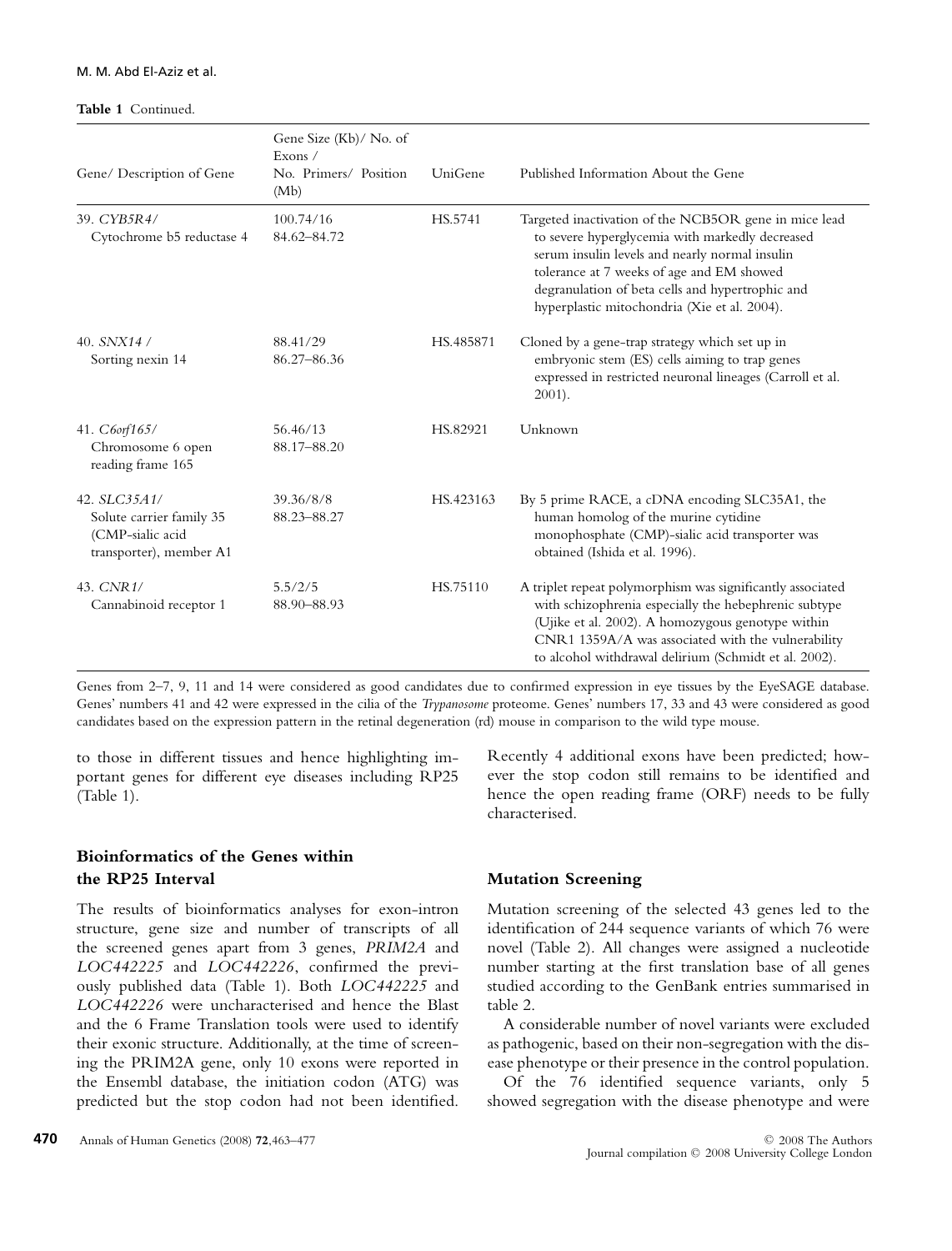**Table 2** Novel changes identified in the screened genes

| Gene/GenBank Entry     | Sequence Variation               |                          | Allele Frequency <sup>§</sup> |  |
|------------------------|----------------------------------|--------------------------|-------------------------------|--|
| C6orf65/NM_152731      | c.68-106_68-105insCA             |                          |                               |  |
|                        | $c.520 - 122A > G$               |                          |                               |  |
| KIAA1586 / NM_020931.1 | c.2146A > G                      | p.I716V                  | 12.0%                         |  |
| ZNF451/NM_001031623    | c.29-64_-65delAA                 | $\overline{\phantom{0}}$ |                               |  |
|                        | c.*1569_1573delGTGGT             |                          |                               |  |
|                        | $c.*166G > A$                    |                          |                               |  |
|                        | $c.106 - 85C > T$                |                          |                               |  |
| BAG2/ NM_004282        | $c.114 - 24G > A$                |                          | 1.0%                          |  |
|                        | c.596-69_75delGAGAT              |                          | 0.0%                          |  |
|                        | $c.*398G > A$                    |                          |                               |  |
| PRIM2A/ NM_000947.2    | $c.762 - 20T > A$                |                          |                               |  |
|                        | $c.762 - 38A > G$                |                          |                               |  |
|                        | c.810G > A                       | p.K270K                  |                               |  |
|                        | $c.834 + 38G > T$                |                          |                               |  |
|                        | $c.834 + 44G > T$                |                          |                               |  |
| LOC442225/             | c.105-35_29delCTCCTTG            |                          |                               |  |
| FKBP1C                 | $-20G > A$                       |                          |                               |  |
|                        | $-6G > A$                        |                          |                               |  |
| EGFL11/ NM_198283.1    | c.281C > A                       | p. P93P                  | 5.0%                          |  |
|                        | $c.863 - 21$ insT                |                          | 20.0%                         |  |
|                        | c.1712A > G                      | p.Q570R                  | 40.0%                         |  |
| C6orf209/NM_018368.2   | c.916-48delA                     |                          |                               |  |
| COL19A1/NM_001858.4    | c.166 $+$ 12A>G                  |                          |                               |  |
| COL9A1/NM_001851       | c.1090 $-78T > C$                |                          |                               |  |
|                        | c.2034 $+3C > G$                 |                          |                               |  |
| C6orf57 /NM_145267     | $c - 38T > C$                    |                          |                               |  |
|                        | $c.*121AT(6_18)$                 |                          |                               |  |
| DPPA5/ NM_001025290    | c. $297 - 30$ G $> A$            |                          |                               |  |
| C6orf150/NM_138441     | c.300G > A                       |                          |                               |  |
|                        | c.1145C > T                      |                          |                               |  |
| MTO1/ NM_133645        | c. $879 - 46$ A $>$ G            |                          |                               |  |
|                        | c. $1201 - 59$ C $> G$           |                          |                               |  |
|                        | c. $1409 + 14$ T > A             |                          |                               |  |
| SLC17A5/NM_012434.3    | $c.979 - 87A > G$                |                          |                               |  |
| CD109/NM_133493        | $c.248 - 51C > T$                |                          | 47.0%                         |  |
|                        | $c.508 - 121$ G $> A$            |                          | 33.0%                         |  |
|                        | $c.673 + 190.673 + 191$ ins A    |                          | 9.0%                          |  |
|                        | $c.674 - 93$ G $> A$             |                          | 21.0%                         |  |
|                        | c.758 $+16$ C>A                  |                          | 0.0%                          |  |
|                        | c.758 $+22$ A>G                  | $\overline{a}$           | 1.0%                          |  |
|                        | c.105A > G                       | p.S335S                  | $0.0\%$                       |  |
|                        | $c.1435 - 4$ 1435 $-5$ insT      |                          | 9.0%                          |  |
|                        | c.1498 $-3$ T>C                  |                          | 0.0%                          |  |
|                        | c.2556 +68_2556 + 69 insT        |                          |                               |  |
|                        | $c.2701 + 102$ delA              |                          |                               |  |
|                        | c.2991C > T                      | p.H997H                  |                               |  |
|                        |                                  |                          |                               |  |
| FILIP1/ NM_015687      | $c.3703 - 86G > A$<br>c.834A > G | p.E278E                  | 2.0%                          |  |
|                        |                                  |                          |                               |  |
| SENP6/NM_001100409.1   | c.844C > T                       | p.L282F                  | 7.0%                          |  |
|                        | c. 1129 A>G                      |                          |                               |  |
|                        | c. $420 + 453G > T$              |                          |                               |  |
|                        | c. $637-135$ G>C                 |                          |                               |  |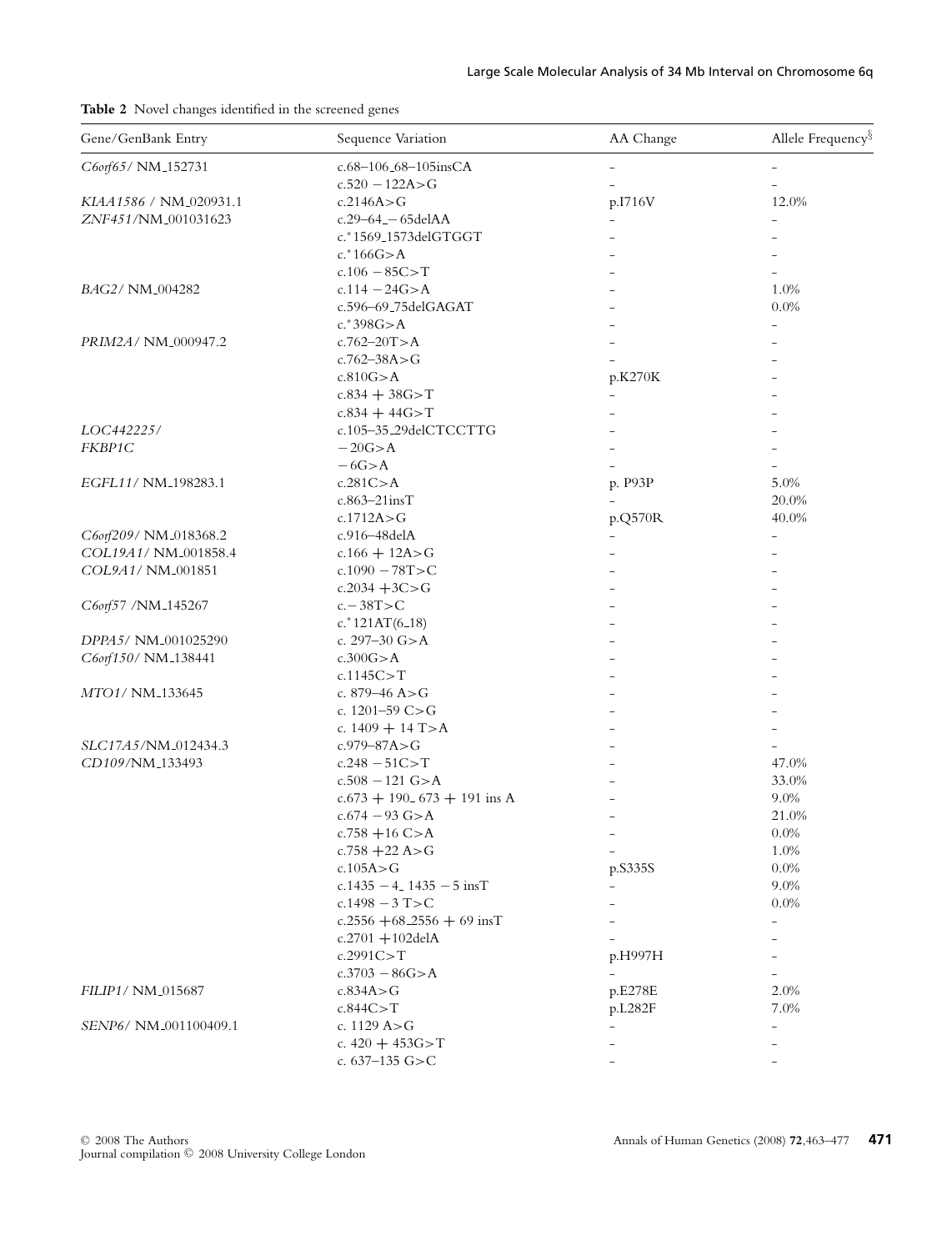### M. M. Abd El-Aziz et al.

**Table 2** Continued.

| Gene/GenBank Entry        | Sequence Variation                           | AA Change | Allele Frequency <sup>§</sup> |
|---------------------------|----------------------------------------------|-----------|-------------------------------|
| MYO6/ NM_004999.3         | $-49C > G$                                   |           |                               |
|                           | c.1224-4A>G                                  |           |                               |
| C6orf152/ NM_181714.      | c.77A > C                                    | p.D26A    |                               |
|                           | c.858 del+126_129 ATC                        |           |                               |
| TTK/ NM_003318.3          | g.520C > T                                   |           |                               |
|                           | c.471-39 del CATTIns TAAAGA                  |           |                               |
|                           | $c.1521 + 25G > T$                           |           |                               |
|                           | c.2050-75_80delAATAAT                        |           |                               |
| IBTK / NM_015525          | $-1531 A > G$                                |           |                               |
|                           | c.418 $+237$ G $> A$                         |           |                               |
|                           | $c.654 + 84654 + 85$ ins T                   |           |                               |
|                           | c.798G > A                                   | p.P266P   |                               |
|                           | c.2509 $+88$ <sub>-2509</sub> $+91$ del AAAC |           | 1.0%                          |
|                           | c.2520-101_2520 - 102insT                    |           | $0\%$                         |
|                           | $c.3025 - 35A > G$                           |           |                               |
|                           | c.3432-144 <sub>-140</sub> del AAAT          |           | 5.0%                          |
|                           | $c.3432 - 133A > C$                          |           | 5.0%                          |
|                           | c.4967-68_70delTC                            |           |                               |
|                           | c.3830C > A                                  | p.S1277Y  | $0\%$                         |
| ME1/NM <sub>-002395</sub> | c. $302 + 21A > C$                           |           | $\overline{\phantom{0}}$      |
| C6orf165/NM_001031743.1   | c.353A > G                                   | p.D118G   | $0\%$                         |
|                           | c.473-15del T                                |           |                               |
|                           | c.921C > T                                   | p.T307T   |                               |
| SLC35A1/NM_006416.3       | $c.887 - 14T > C$                            |           |                               |

§denotes allele frequency in Spanish population only.

considered as potentially pathogenic. The first change was a heterozygous amino acid substitution of an aspartic acid into glycine (D118G) within the *C6orf165* gene and was observed in the proband of a non-consanguineous family (RP73). Even though the D118G genetic variant was not detected in 192 control chromosomes it could not be considered as a pathogenic alteration due to the absence of a second change that is necessary to explain the phenotype in the case of a recessive disorder.

Mutation screening of *BAG2* revealed 2 heterozygous novel variants, c.596–69 75delGAGAT and c.114– 24G>A, in the RP299 and RP73 families, respectively. The deletion in family RP299 has not been detected in 192 control chromosomes, whereas the G>A transition identified in family RP73 was detected in a control individual. Nevertheless, in silico information has not provided enough support to consider these changes as pathogenic in the absence of a second change in either family.

The last 2 changes, C>A transversion at c.758 **+** 16 C>A and T>C transition in intron 14 at c.1498–3T>C, were identified within the *CD109* gene in the RP214 and RP299 families, respectively. Both changes were segregating with the disease phenotype and were not detected in 192 control chromosomes. However, as we could not find a second change in either family, these changes are likely to be rare polymorphisms.

## **Heterozygous Changes within Homozygous Intervals**

Interestingly, all the changes within one of the screened genes, *PRIM2A*, were found to be heterozygous in all family members. This does not fit with the genetic data for the RP5 and RP214 families, since affected individuals in both should be homozygous for any changes. By blast search no additional copy of this gene was detected elsewhere in the human genome; however by searching the database for genome variants (TCAG), CNV was reported for the *PRIM2A* gene (Redon et al. 2006). Additionally, CNV was reported for other genes within this interval, such as EGFL11, *FKBP1C*, *GUSBL2*, and *LOC442226*; in all cases heterozygous SNPs were observed in affected samples tested in both RP5 and RP214 families. CGH analysis was undertaken to look for CNV as an explanation for the above finding.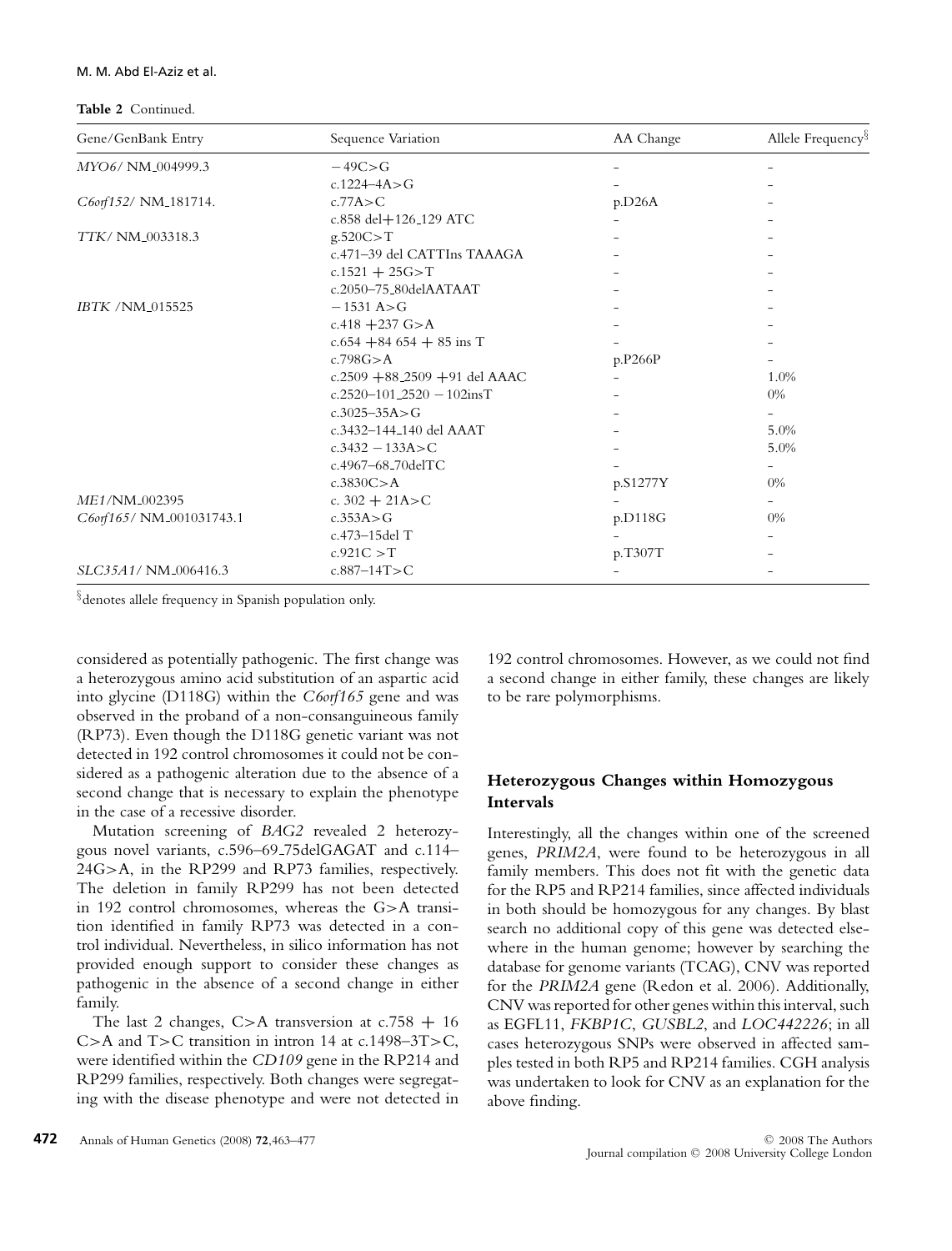

**Figure 3** Schematic representation showing part of chromosome 6 along with the deleted clone, the gap in the clone coverage and the overlap between the deleted clone and the distal clone (Ch6tp-10G7). The genes within the region of the deleted clone are depicted.

## **Comparative Genomic Hybridization**

The data obtained from the WGTP analysis revealed an inappropriate signal compatible with a deletion of a single clone in affected members of the RP5 family. The clone, chr6tp-19C7, spans ∼100-Kb and is located at 65.7 Mb. A 95-Kb region proximal to this clone was not covered by the array used in this experiment. Therefore, it is possible that the deleted clone may extend over this gap. Additionally, a normal signal was observed from the Chr6tp-10D10 clone upstream of the gap. On the other hand, the deleted clone overlaps by 40-Kb with its distal neighbour, Chr6tp-10G7, which also shows a normal signal (Fig. 3). Based on this data it is possible that the deleted clone could be as much as 200-Kb in size.

The identification of at least a 100-Kb deletion in family RP5 is interesting and indicates that one of the genes, *Q5T1H1*, *Q9H557*, *Q5TEL3*, *Q5TEL4*, *Q5VVG4* and *Q5T3C8*, within this interval might be responsible for the RP25 phenotype (Fig. 3). However, we cannot rule out the possibility that this deletion might represent a rare non-pathogenic CNV. The existence of the deletion was further validated by non-amplification of two PCR amplicons designed within the deleted clone in all affected members of the family (Fig. 4). It is noteworthy that the genes within the deleted clone interval share a common epidermal growth factor (EGF-like) domain, however they represent incomplete transcripts that range between 1 to 4 exons, without an initiation or stop codon. Assuming that one of the genes from the deleted interval would be responsible for the RP25 phenotype, the families whose linked regions do not overlap with the deletion, such as RP235 and RP260 (Fig. 2), should not possess mutations in this gene. Linkage to the RP25 interval in these two families could therefore be coincidental, since many regions in the genome are expected to show suggestive evidence of linkage given the small size of these families.



**Figure 4** Cosegregation study of family RP5 using 2 pairs of primers within the deleted clone (A and B). Heterozygous parents and the unaffected daughter (lanes 1, 2 and 6) showed PCR products corresponding to the expected size of the amplified fragments. Lanes 3, 4 and 5 (affected members) showed absent PCR products confirming the data obtained from the CGH array analysis. M is a 10-Kb smart ladder.

# **Discussion**

Herein, we report the molecular analysis of a 34 Mb interval on chromosome 6q which resulted in the exclusion of forty three genes as disease-causing for RP25 in 7 Spanish families. In addition, we have identified a ∼100 Kb deletion within this interval in one of the RP25 families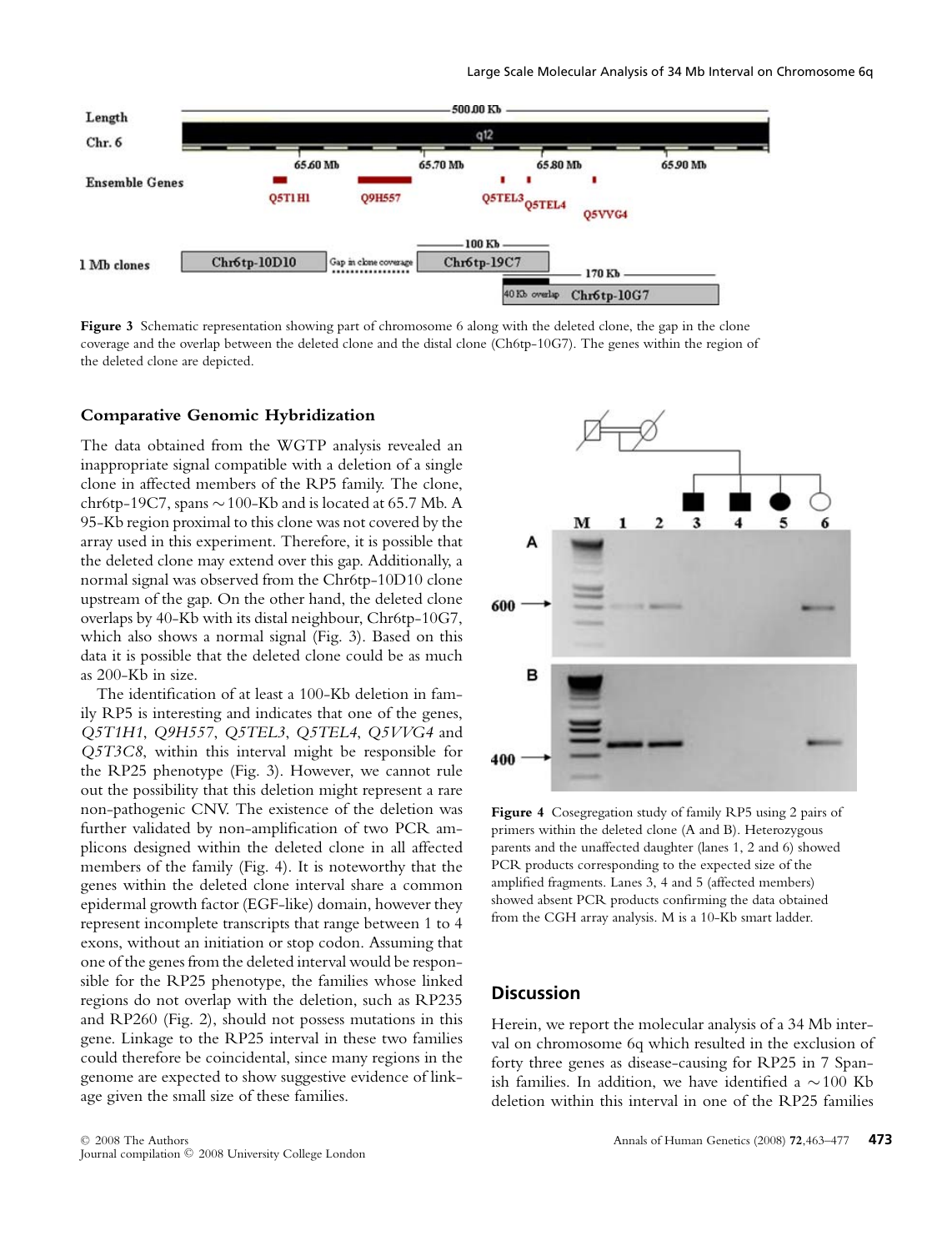leading to a major refinement of the locus that should facilitate the subsequent identification of the disease gene (Fig. 2 and 3).

The RP25 interval spans approximately 34 Mb containing more than 110 genes, and bioinformatics analysis has revealed a sequence gap of ∼3 Mb close to the centromere of chromosome 6. Moreover, some of the sequenced intervals within the RP25 region are devoid of any genes, representing either gene desert areas in the human genome or regions containing unpredicted genes that are yet to be characterised. Therefore, the number of genes within the RP25 interval should be considered as a rough estimate. However, given the large number of genes, it was impractical to screen all of them without adopting a specific strategy. As a result 43 genes were selected as good candidates for mutation screening in the Spanish families.

Both positional and functional candidate gene approaches were employed in order to identify the RP25 gene. The two strategies were overlapping throughout the study. The positional approach was considered as an essential part of the strategy for selection of candidate genes. This is due to fact that within the linkage interval there was no shared haplotype between each of the Spanish and/or other families originating from diverse geographical regions (Fig. 2). Different mutations within one gene are therefore expected to be responsible for the RP phenotype in all the families. However, the possibility of two genes responsible for the RP25 phenotype cannot be ruled out based on the presence of different crossovers from different families.

The functional candidate gene approach was also used to select genes for mutation screening. This is based on the fact that a gene could demonstrate a functional relationship with the underlying defect (RP) or there could be human homologs of genes responsible for a similar disease phenotype in other species. Alternatively, some genes might have been identified as members of a gene family of which other members have been implicated in a related disorder. For example, *C6orf165* and *SLC35A1* were considered as the human orthologs for the protein that was shown to be expressed in the cilia of the *Trypanosome* proteome, which made these genes excellent candidates (Broadhead et al. 2006).

Highly efficient genetic databases as well as information about genes expressed in the rd mouse were also used in order to identify functional candidates (Table 1). Interestingly, our strategy of selecting genes from the RP25 interval has been further validated by the identification of 2 genes within this locus, *Lebercillin* and *COL9A1*, as responsible for the retinal degeneration phenotype in both LCA5 (Leber Congenital Amaurosis), and Stickler syndrome, respectively (den Hollander et al. 2007; Van Camp et al. 2006).

Using the above described candidate gene approaches, 43 genes underwent mutation screening in 7 Spanish families. In total 244 genetic variants were identified, of which 76 were novel. Out of the 76 SNPs only 5 were initially considered as significant changes in terms of either segregation with the disease phenotype and/or absence in 192 matching control chromosomes. However, by further investigations they were ruled out as pathogenic since they have been observed in non-consanguineous families where a second change is necessary to explain their role in disease causation.

In any of the studied genes all the identified SNPs segregated with the genetic data apart from 5 genes, *PRIM2A*, *EGFL11*, *FKBP1C*, *GUSBL2* and *LOC442226*, where heterozygous SNPs were observed within an interval of homozygosity. Even though this is in contradiction to the linkage data it was only acceptable in this case since a second copy of the gene was discovered to be existing within chromosome 6q12. It has been reported that CNVs could have a direct effect on transcription regulation which in turn may influence disease susceptibility and phenotypic variation (Redon et al. 2006). Similarly, we have postulated that CNVs existing within the RP25 locus could have an impact on the phenotype of the RP25 families. For this purpose a WGTP array was carried out on one family (RP5) and the data obtained revealed that a clone within the RP25 locus was deleted in all of the affected members of the investigated family. It is interesting to note that recently 5 new Spanish families showed suggestive evidence of linkage to the RP25 locus. Moreover a crossover in one of the families has probably refined the interval from 34 to 16 Mb between microsatellite markers D6S257 and D6S1557 (published in this issue). This complements our current findings presented here.

In summary no pathogenic changes were observed in the screened genes; hence their role in the causation of the RP25 phenotype is excluded. Nevertheless, the exclusion of this significant number of genes from the interval would help in prioritising the remaining genes for mutation screening and hence in identifying the causative gene for RP25. The identification of a deleted clone from the tiling path array has narrowed down the RP25 interval from 34 Mb to only 100 Kb. It is very likely that one of the genes within the deleted clone interval could be responsible for the RP phenotype in the studied families. This confirms our initial assumption of the presence of more than one gene as responsible for RP25. If that is the case we should expect the mutations in this gene to be responsible for the RP phenotype in all RP25 linked families apart from two families, (RP235 and RP260). Future work will therefore involve full characterisation and mutation screening of the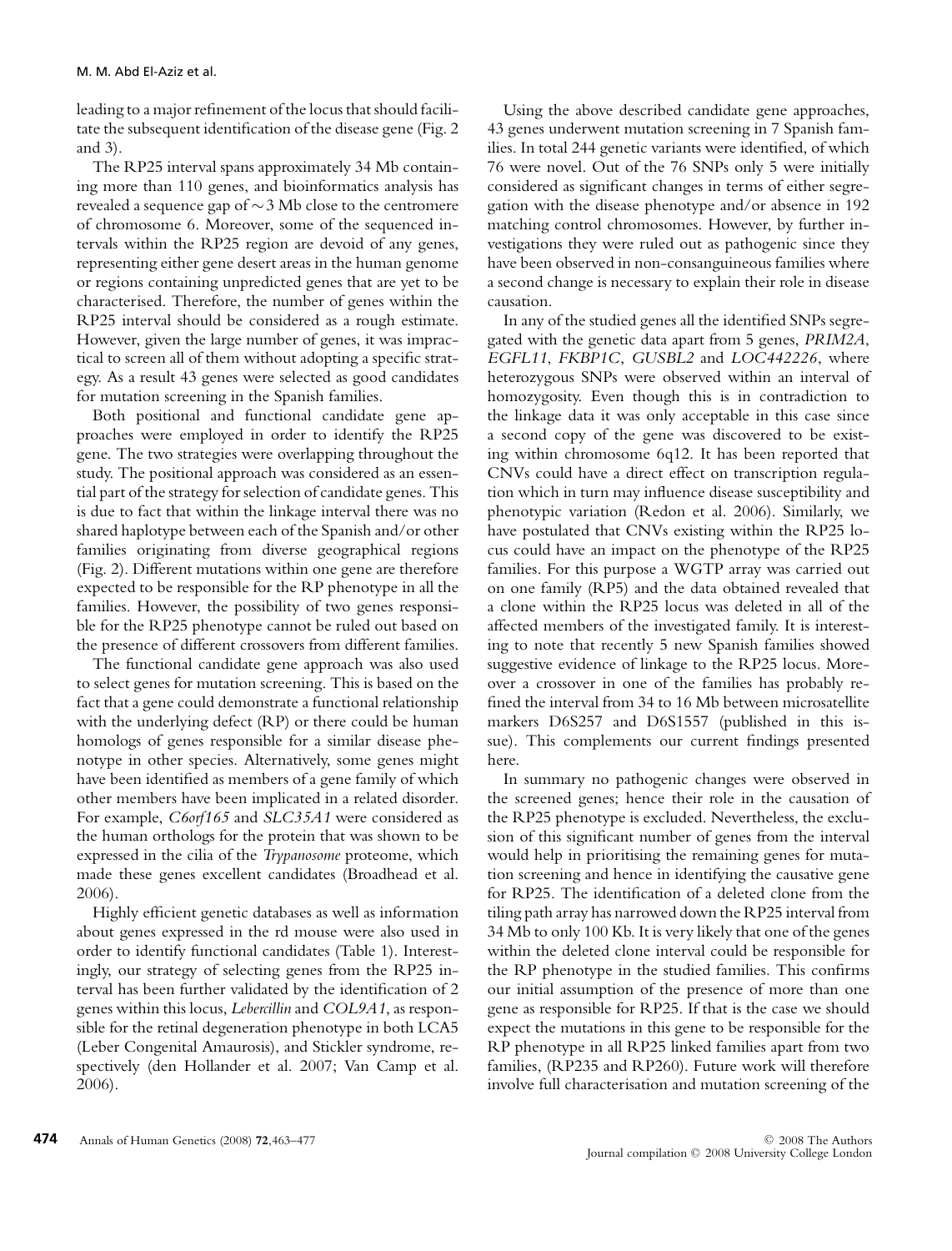current and/or novel genes within the deleted interval in the RP25 families.

# **Acknowledgments**

We would like to thank the families who participated in the study. This study was funded by Fondo de Investigación Sanitaria, Spain (PI050857), Consejería de Salud, Junta de Andalucía, Spain(PI-0334/2007), British Retinitis Pigmentosa Society (Grant ref.GR556), NIHR Biomedical Research Centre for Ophthalmology (BMRC) and Special Trustees of Moorfields Eye Hospital.

## **References**

- Abd El-Aziz, M. M., El-Ashry, M. F., Barragan, I., Marcos, I., Borrego, S., Antinolo, G. & Bhattacharya, S. S. (2005) Molecular genetic analysis of two functional candidate genes in the autosomal recessive retinitis pigmentosa, RP25, locus. *Curr Eye Res* **30**, 1081–1087.
- Abd El-Aziz, M. M., El-Ashry, M. F., Chan, W. M., Chong, K. L., Barragan, I., Antinolo, G., Pang, C. P. & Bhattacharya, S. S. (2007) A Novel Genetic Study of Chinese Families with Autosomal Recessive Retinitis Pigmentosa. *Ann Hum Genet* **70**, 1–14.
- Abd El-Aziz, M. M., Patel, R. J., El-Ashry, M. F., Barragan, I., Marcos, I., Borrego, S., Antinolo, G. & Bhattacharya, S. S. (2006) Exclusion of four candidate genes, KHDRBS2, PTP4A1, KIAA1411 and OGFRL1, as causative of autosomal recessive retinitis pigmentosa. *Ophthalmic Res* **38**, 19–23.
- Ahmed, Z. M., Morell, R. J., Riazuddin, S., Gropman, A., Shaukat, S., Ahmad, M. M., Mohiddin, S. A., Fananapazir, L., Caruso, R. C., Husnain, T., Khan, S. N., Riazuddin, S., Griffith, A. J., Friedman, T. B. & Wilcox, E. R. (2003) Mutations of MYO6 are associated with recessive deafness, DFNB37. *Am J Hum Genet* **72**, 1315–1322.
- Aula, N., Salomaki, P., Timonen, R., Verheijen, F., Mancini, G., Mansson, J. E., Aula, P. & Peltonen, L. (2000) The spectrum of SLC17A5-gene mutations resulting in free sialic acid-storage diseases indicates some genotype-phenotype correlation. *Am J Hum Genet* **67**, 832–840.
- Barragan, I., Borrego, S., Abd El-Aziz, M. M., El-Ashry, M. F., Abu-Safieh, L., Bhattacharya, S. S. & Antinolo, G. (2008) Genetic Analysis of FAM46A in Spanish Families with Autosomal Recessive Retinitis Pigmentosa: Characterisation of novel VN-TRs. *Ann Hum Genet* **71**, 281–294.
- Barragan, I., Marcos, I., Borrego, S. & Antiñolo, G. (2005a) Molecular analysis of RIMI in autosomal recessive retinitis pigmentosa. *Ophthalmic Res* **37**, 89–93.
- Barragan, I., Marcos, I., Borrego, S. & Antinolo, G. (2005b) Mutation screening of three candidate genes, ELOVL5, SMAP1 and GLULD1 in autosomal recessive retinitis pigmentosa. *Int J Mol Med* **16**, 1163–1167.
- Bird, A. C. (1995) Retinal photoreceptor dystrophies LI. Edward Jackson Memorial Lecture. *Am J Ophthalmol* **119**, 543–562.
- Bowes, C., Li, T., Danciger, M., Baxter, L. C., Applebury, M. L. & Farber, D. B. (1990) Retinal degeneration in the rd mouse is caused by a defect in the beta subunit of rod cGMP-phosphodiesterase. *Nature* **347**, 677–680.
- Broadhead, R., Dawe, H. R., Farr, H., Griffiths, S., Hart, S. R., Portman, N., Shaw, M. K., Ginger, M. L., Gaskell, S. J., McKean,

<sup>C</sup> 2008 The Authors

Journal compilation  $\oslash$  2008 University College London

P. G. & Gull, K. (2006) Flagellar motility is required for the viability of the bloodstream trypanosome. *Nature* **440**, 224–227.

- Bykhovskaya, Y., Mengesha, E., Wang, D., Yang, H., Estivill, X., Shohat, M. & Fischel-Ghodsian, N. (2004) Phenotype of non-syndromic deafness associated with the mitochondrial A1555G mutation is modulated by mitochondrial RNA modifying enzymes MTO1 and GTPBP3. *Mol Genet Metab* **83**, 199– 206.
- Carroll, P., Renoncourt, Y., Gayet, O., De Bovis, B. & Alonso, S. (2001) Sorting nexin-14, a gene expressed in motoneurons trapped by an in vitro preselection method. *Dev Dyn* **221**, 431–442.
- Czarny-Ratajczak, M., Lohiniva, J., Rogala, P., Kozlowski, K., Perala, M., Carter, L., Spector, T. D., Kolodziej, L., Seppanen, U., Glazar, R., Krolewski, J., Latos-Bielenska, A. & Ala-Kokko, L. (2001) A mutation in COL9A1 causes multiple epiphyseal dysplasia: further evidence for locus heterogeneity. *Am J Hum Genet* **69**, 969–980.
- den Hollander, A. I., Koenekoop, R. K., Mohamed, M. D., Arts, H. H., Boldt, K., Towns, K. V., Sedmak, T., Beer, M., Nagel-Wolfrum, K., McKibbin, M., Dharmaraj, S., Lopez, I., Ivings, L., Williams, G. A., Springell, K., Woods, C. G., Jafri, H., Rashid, Y., Strom, T. M., van der Zwaag, B., Gosens, I., Kersten, F. F., van Wijk, E., Veltman, J. A., Zonneveld, M. N., van Beersum, S. E., Maumenee, I. H., Wolfrum, U., Cheetham, M. E., Ueffing, M., Cremers, F. P., Inglehearn, C. F. & Roepman, R. (2007) Mutations in LCA5, encoding the ciliary protein lebercilin, cause Leber congenital amaurosis. *Nat Genet* **39**, 889–895.
- Gonzalez-Manchon, C., Butta, N., Ferrer, M., Ayuso, M. S. & Parrilla, R. (1997) Molecular cloning and functional characterization of the human cytosolic malic enzyme promoter: thyroid hormone responsiveness. *DNA Cell Biol* **16**, 533–544.
- Fischer, U., Struss, A. K., Hemmer, D., Michel, A., Henn, W., Steudel, W. I. & Meese, E. (2001) PHF3 expression is frequently reduced in glioma. *Cytogenet Cell Genet* **94**, 131–136.
- Fisk, H. A., Mattison, C. P. & Winey, M. (2003) Human Mps1 protein kinase is required for centrosome duplication and normal mitotic progression. *Proc Nat Acad Sci* **100**, 14875–14880.
- Ishida, N., Miura, N., Yoshioka, S. & Kawakita, M. (1996) Molecular cloning and characterization of a novel isoform of the human UDP-galactose transporter, and of related complementary DNAs belonging to the nucleotide-sugar transporter gene family. *J Biochem* **120**, 1074–1078.
- Johnson, S., Halford, S., Morris, A. G., Patel, R. J., Wilkie, S. E., Hardcastle, A. J., Moore, A. T., Zhang, K. & Hunt, D. M. (2003) Genomic organisation and alternative splicing of human RIM1, a gene implicated in autosomal dominant cone-rod dystrophy (CORD7). *Genomics* **81**, 304–314.
- Kelton, J. G., Smith, J. W., Horsewood, P., Humbert, J. R., Hayward, C. P. M. & Warkentin, T. E. (1990) Gov(a/b) alloantigen system on human platelets. *Blood* **75**, 2172–2176.
- Khaliq, S., Hameed, A., Ismail, M., Mehdi, S. Q., Bessant, D. A., Payne, A. M. & Bhattacharya, S. S. (1999) Refinement of the locus for autosomal recessive Retinitis pigmentosa (RP25) linked to chromosome 6q in a family of Pakistani origin. *Am J Hum Genet* **65**, 571–574.
- Khaleduzzaman, M., Sumiyoshi, H., Ueki, Y., Inoguchi, K., Ninomiya, Y. & Yoshioka, H. (1997) Structure of the human type XIX collagen (COL19A1) gene, which suggests it has arisen from an ancestor gene of the FACIT family. *Genomics* **45**, 304–312.
- Kim, K. I., Baek, S. H., Jeon, Y. J., Nishimori, S., Suzuki, T., Uchida, S., Shimbara, N., Saitoh, H., Tanaka, K. & Chung, C. H. (2000) A new SUMO-1-specific protease, SUSP1, that is highly expressed in reproductive organs. *J Biol Chem* **275**, 14102–14106.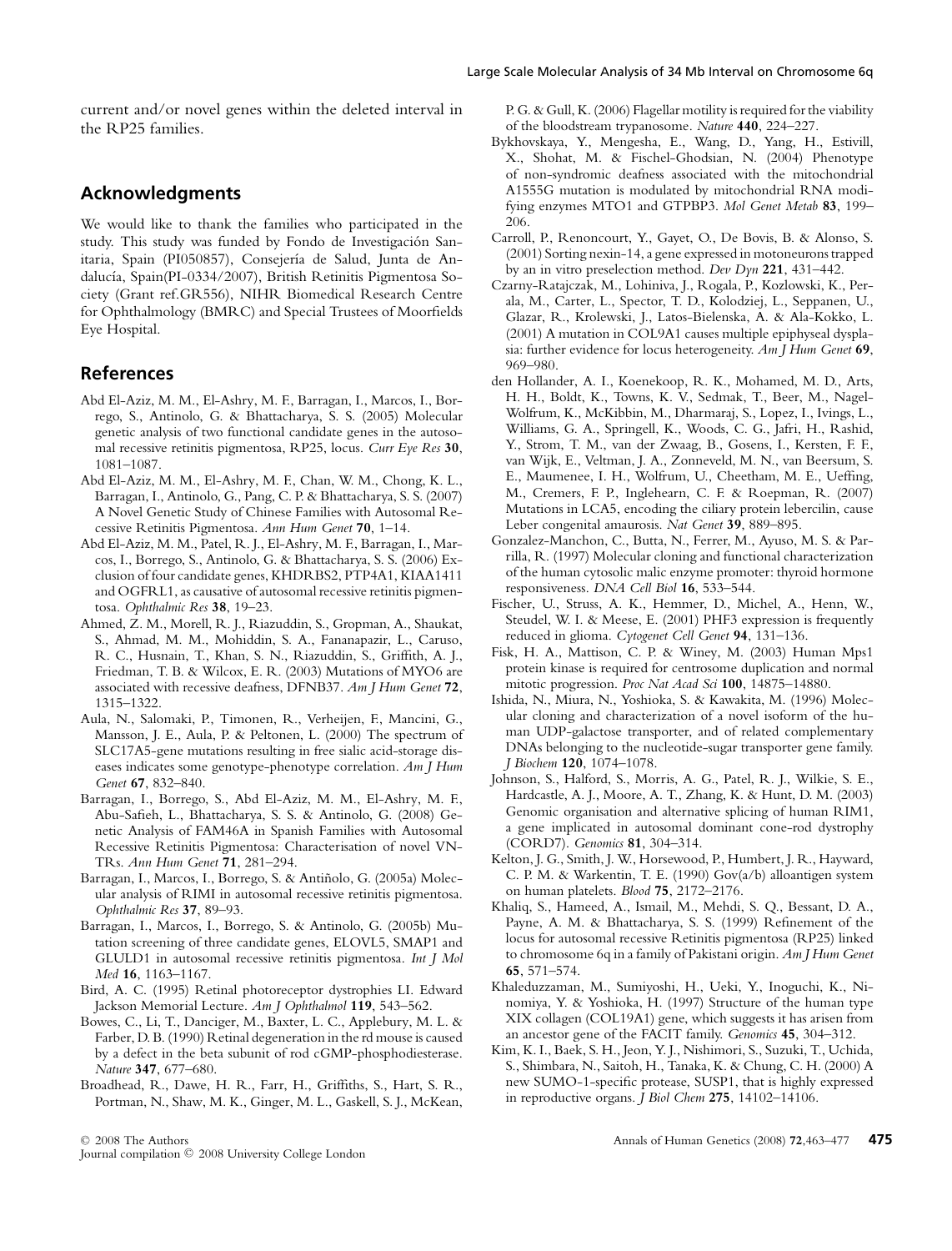- Kim, S. K., Suh, M. R., Yoon, H. S., Lee, J. B., Oh, S. K., Moon, S. Y., Moon, S. H., Lee, J. Y., Hwang, J. H., Cho, W. J. & Kim, K. S. (2005) Identification of developmental pluripotency associated 5 expression in human pluripotent stem cells. *Stem Cells* **23**, 458– 462.
- Li, Y., Marcos, I., Borrego, S., Yu, Z., Zhang, K. & Antinolo, G. (2001) Evaluation of the ELOVL4 gene in families with retinitis pigmentosa linked to the RP25 locus. *J Med Genet* **38**, 478–480.
- Lin, M., Sutherland, D. R., Horsfall, W., Totty, N., Yeo, E., Nayar, R., Wu, X. F. and Schuh, A. C. (2002) Cell surface antigen CD109 is a novel member of the alpha-2 macroglobulin/C3, C4, C5 family of thioester-containing proteins. *Blood* **99**, 1683–1691.
- Lindberg, R. A., Fischer, W. H. & Hunter, T. (1993) Characterization of a human protein threonine kinase isolated by screening an expression library with antibodies to phosphotyrosine. *Oncogene* **8**, 351–359.
- Liu, W., Quinto, I., Chen, X., Palmieri, C., Rabin, R. L., Schwartz, O. M., Nelson, D. L. & Scala, G. (2001) Direct inhibition of Bruton's tyrosine kinase by IBtk, a Btk-binding protein. *Nature Immun* **2**, 939–946.
- Marcos, I., Borrego, S. & Antinolo, G. (2003) Molecular cloning and characterization of human RAB23, a member of the group of Rab GTPases. *Int J Mol Med* **12**, 983–987.
- Marcos, I., Galan, J. J., Borrego, S. & Antinolo, G. (2002) Cloning, characterization, and chromosome mapping of the human GlcAT-S gene. *J Hum Genet* **47**, 677–680.
- Marcos, I., Ruiz, A., Blaschak, C. J., Borrego, S., Cutting, G. R. & Antiñolo, G. (2000) Mutation analysis of GABRR1 and GABRR2 in autosomal recessive retinitis pigmentosa (RP25). *J Med Genet* **37**, E5.
- Marszalek, J. R. & Goldstein, L. S. (2000) Understanding the functions of kinesin-II. *Biochim Biophys Acta* **1496**, 142–150.
- Martin, R. A., Slaugh, R., Natowicz, M., Pearlman, K., Orvisky, E., Krasnewich, D., Kleta, R., Huizing, M. & Gahl, W. A. (2003) Sialic acid storage disease of the Salla phenotype in American monozygous twin female sibs. *Am J Med Genet* **120**, 23–27.
- Matlin, A. J., Clark, F. & Smith, C. W. (2005) Understanding alternative splicing: towards a cellular code. *Nat Rev Mol Cell Biol* **6**, 386–398.
- Mazzocco, M., Maffei, M., Egeo, A., Vergano, A., Arrigo, P., Di Lisi, R., Ghiotto, F. & Scartezzini, P. (2002) The identification of a novel human homologue of the SH3 binding glutamic acid-rich (SH3BGR) gene establishes a new family of highly conserved small proteins related to Thioredoxin Superfamily. *Gene* **29**, 233–239.
- Melchionda, S., Ahituv, N., Bisceglia, L., Sobe, T., Glaser, F., Rabionet, R., Arbones, M. L., Notarangelo, A., Di Iorio, E., Carella, M., Zelante, L., Estivill, X., Avraham, K. B. & Gasparini, P. (2001) MYO6, the human homologue of the gene responsible for deafness in Snell's Waltzer mice, is mutated in autosomal dominant nonsyndromic hearing loss. *A J Hum Genet* **69**, 635–640.
- Nagano, T., Yoneda, T., Hatanaka, Y., Kubota, C., Murakami, F. & Sato, M. (2002) Filamin A-interacting protein (FILIP) regulates cortical cell migration out of the ventricular zone. *Nature Cell Biol* **4**, 495–501.
- Redon, R., Ishikawa, S., Fitch, K. R., Feuk, L., Perry, G. H., Andrews, T. D., Fiegler, H., Shapero, M. H., Carson, A. R., Chen, W., Cho, E. K., Dallaire, S., Freeman, J. L., Gonzalez, J. R., Gratacos, M., Huang, J., Kalaitzopoulos, D., Komura, D., MacDonald, J. R., Marshall, C. R., Mei, R., Montgomery, L., Nishimura, K., Okamura, K., Shen, F., Somerville, M. J., Tchinda, J., Valsesia, A., Woodwark, C., Yang, F., Zhang, J., Zerjal, T., Zhang, J., Armengol, L., Conrad, D. F., Estivill, X., Tyler-Smith, C., Carter, N. P., Aburatani, H., Lee, C., Jones, K. W., Scherer, S. W. & Hurles, M.

E. (2006) Global variation in copy number in the human genome. *Nature* **444**, 444–454.

- Ruiz, A., Borrego, S., Marcos, I. & Antinolo, G. (1998) A major locus for autosomal recessive retinitis pigmentosa on 6q, determined by homozygosity mapping of chromosomal regions that contain gamma-aminobutyric acid-receptor clusters. *Am J Hum Genet* **62**, 1452–1459.
- Schmidt, L. G., Samochowiec, J., Finckh, U., Fiszer-Piosik, E., Horodnicki, J., Wendel, B., Rommelspacher, H. & Hoehe, M. R. (2002) Association of a CB1 cannabinoid receptor gene (CNR1) polymorphism with severe alcohol dependence. *Drug Alcohol Depend* **65**, 221–224.
- Schroeder, B. C., Hechenberger, M., Weinreich, F., Kubisch, C. & Jentsch, T. J. (2000) KCNQ5, a novel potassium channel broadly expressed in brain, mediates M-type currents. *J Biol Chem* **275**, 24089–24095.
- Shiratori, A., Okumura, K., Nogami, M., Taguchi, H., Onozaki, T., Inoue, T., Ando, T., Shibata, T., Izumi, M., Miyazawa, H., Hanaoka, F., Murakami, Y. & Eki, T. (1995) Assignment of the 49-kDa (PRIM1) and 58-kDa (PRIM2A and PRIM2B) subunit genes of the human DNA primase to chromosome bands 1q44 and 6p11.1-p12. *Genomics* **28**, 350–353.
- Shiratsuchi, T., Nishimori, H., Ichise, H., Nakamura, Y. & Tokino, T. (1997) Cloning and characterization of BAI2 and BAI3, novel genes homologous to brain-specific angiogenesis inhibitor 1 (BAI1). *Cytogenet Cell Genet* **79**, 103–108.
- Smoller, J. W., Biederman, J., Arbeitman, L., Doyle, A. E., Fagerness, J., Perlis, R. H., Sklar, P. & Faraone, S. V. (2006) Association between the 5HT1B receptor gene (HTR1B) and the inattentive subtype of ADHD. *Biol Psychiat* **59**, 460–467.
- Takayama, S., Xie, Z. & Reed, J. C. (1999) An evolutionarily conserved family of Hsp70/Hsc70 molecular chaperone regulators. *J Biol Chem* **274**, 781–786.
- Thusberg, J. & Vihinen, M. (2006) Bioinformatic analysis of protein structure-function relationships: case study of leukocyte elastase (ELA2) missense mutations. *Hum Mutat* **27**, 1230–1243.
- Ujike, H., Takaki, M., Nakata, K., Tanaka, Y., Takeda, T., Kodama, M., Fujiwara, Y., Sakai, A. & Kuroda, S. (2002) CNR1, central cannabinoid receptor gene, associated with susceptibility to hebephrenic schizophrenia. *Mol. Psychiatry* **7**, 515–518.
- Van Camp, G., Snoeckx, R. L., Hilgert, N., van den Ende, J., Fukuoka, H., Wagatsuma, M., Suzuki, H., Smets, R. M. E., Vanhoenacker, F., Declau, F., Van De Heyning, P. & Usami, S. (2006) A new autosomal recessive form of Stickler syndrome is caused by a mutation in the COL9A1 gene. *Am J Hum Genet* **79**, 449–457.
- van Lith-Verboeven, J. J. C., Hoyng, C. B., van den Helm, B., Deutman, A. F., Brink, H. M. A., Kemperman, M. H., de Jong, W. H. M., Kremer, H. and Cremers, F. P. M. (2004) The benign concentric annular macular dystrophy locus maps to 6p12.3-q16. *Invest Ophthalmol Vis Sci* **45**, 30–35.
- Verheijen, F. W., Verbeek, E., Aula, N., Beerens, C. E. M. T., Havelaar, A. C., Joosse, M., Peltonen, L., Aula, P., Galjaard, H., Van Der Spek, P. J. & Mancini, G. M. S. (1999) A new gene, encoding an anion transporter, is mutated in sialic acid storage diseases. *Nat Genet* **23**, 462–465.
- Wang, M. & Marin, A. (2006) Characterization and prediction of alternative splice sites. *Gene* **366**, 219–227.
- West, K. L., Ito, Y., Birger, Y., Postnikov, Y., Shirakawa, H. & Bustin, M. (2001) HMGN3a and HMGN3b, two protein isoforms with a tissue-specific expression pattern, expand the cellular repertoire of nucleosome-binding proteins. *J Biol Chem* **276**, 25959–25969.
- Xie, J., Zhu, H., Larade, K., Ladoux, A., Seguritan, A., Chu, M., Ito, S., Bronson, R. T., Leiter, E. H., Zhang, C. Y., Rosen, E. D.